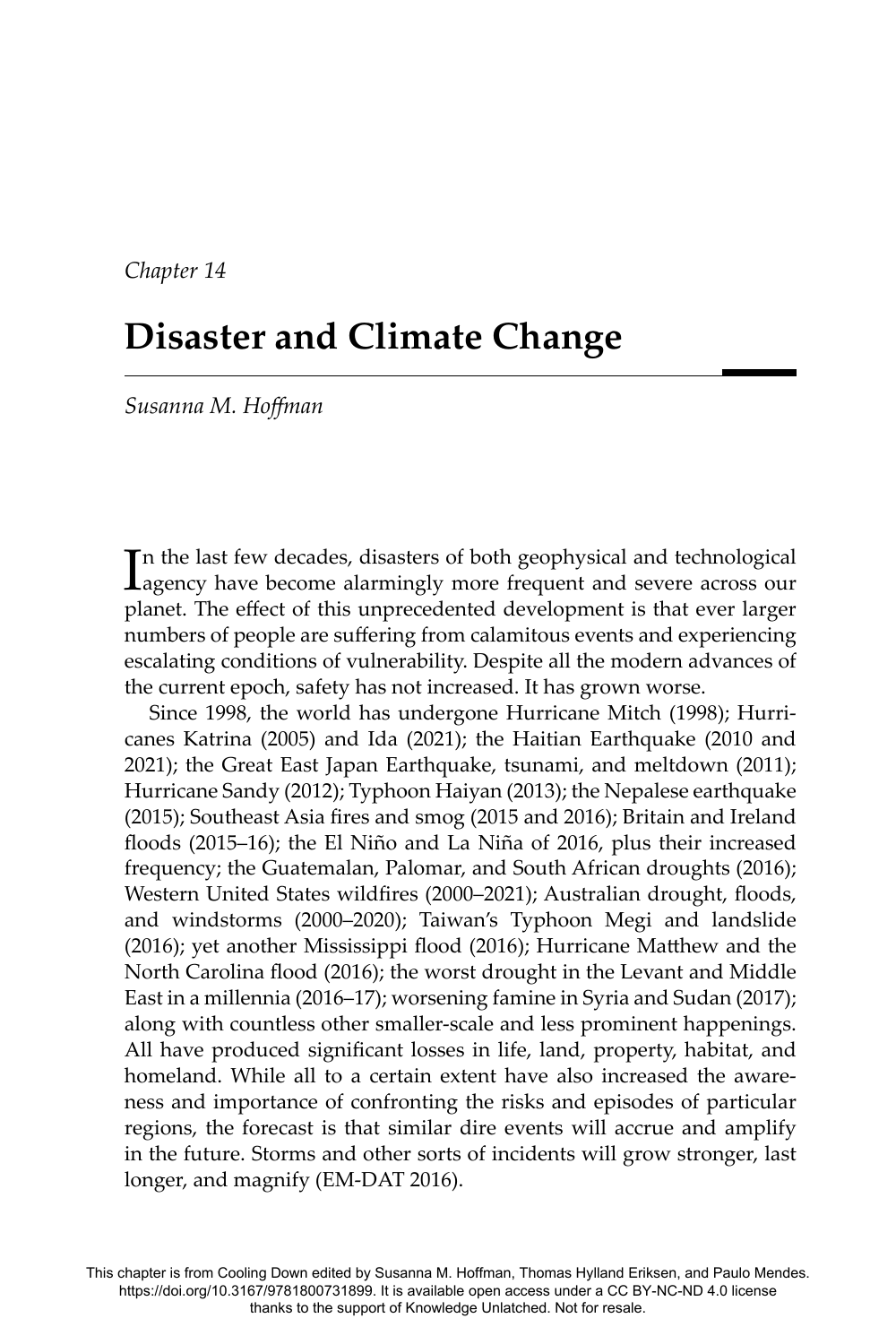The disturbing upsurge in disasters, and the vulnerability to them, is due in part to an age-old set of driving factors, albeit today they are often augmented. These include the inherent vicissitudes of embedded environmental features; the actions of humans on land and waterscapes; faulty intentional and unintentional manufacture, construction, arrangement, and assembly; social disparities, poverty, economic and political victimization; and stifling lack of opportunity. The former driving factors are, however, now combined with a number of critical new components, all also well documented by Eriksen in his *Overheating: An Anthropology of Accelerated Change* (2016). They include massive population growth, which has heightened penury, lack of education, marginalization, and depreciated habitat; novel and aberrant demographic processes, including massive worldwide urban migration, burgeoning and overcrowded cities, the drift of populations to coastlines, all of which are inherently hazardous; and the desire for Western lifestyles with concomitant accumulation of goods and demands. The newfangled drivers often interlace with one another. Many of the newly gargantuan cities also sit on coastlines, which are highly prone to earthquakes, tsunamis, cyclones, volcanic eruptions, floods, and mudslides. Enhanced consumerism not only consists of the desire for more goods and services, it includes a concomitant demand for energy and transportation, all of which accelerate depreciation of the environment and advance risk construction. Population movements, whether emanating from poverty, lack of land, or the desire for a better life, have often instead increased hardship, marginalization, and yet further diminished habitat.

A rampant global spread of persons bearing neoliberal agendas with their attendant, often deleterious, actions has also taken place. Heedless of ecozone and culture, aimed only at financial profit, their deeds have often included land grabs, ill-conceived construction, crop conversions, water diversions, and the exploitation of cheap local or replacement labor. Indeed, the spread of neoliberalism and short-sighted development can be viewed as its own sort of firestorm. Perhaps the strangest aspect about the expansion of neoliberalism is that it has not been confined to particular societies, nations, or companies. It so appears to have operated away from and above any of these—I have taken to calling the phenomena "a culture without a people." Its proponents do not share customs, language, homeland, or religion. They simply share an exploiting motivation. Along with their expansion has come the amplification of a dominating intermutual and synergistic economic system that has swept over political factions and subsumed a wide diversity of regions.

Finally, in part due to the above, a globalization of markets has also occurred over the last decades that entails the fabrication, trade, purchase,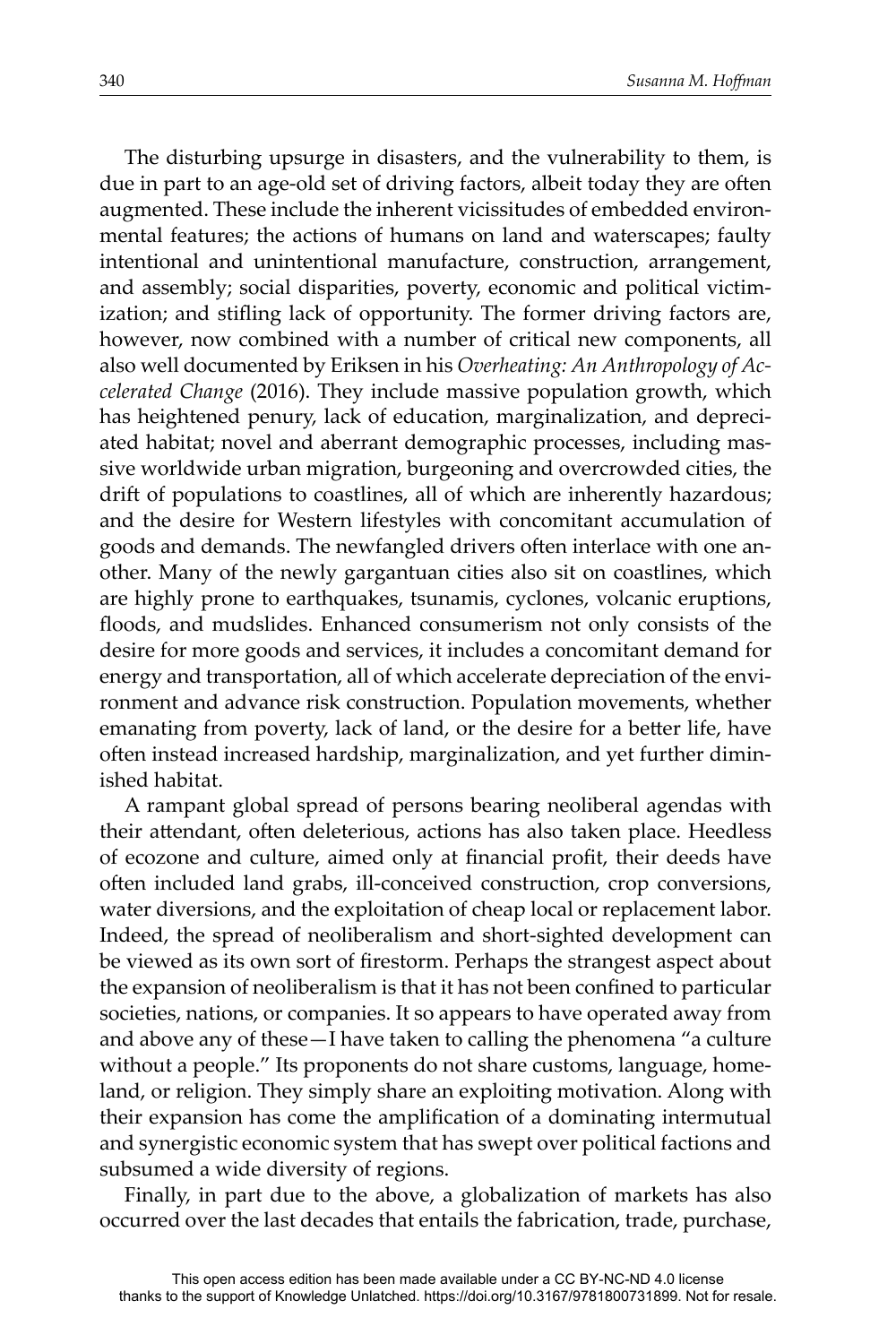and sale of products derived from one place and dispatched to a distant other. The items include clothing, cars, machine parts, toys, and, to an everexpanding extent, food. All have led to unexpected vulnerability to calamity at both ends of the trade routes, and, in fact, all along them. Neither seller, buyer, nor middleman can see, predict, calculate, or comprehend the collapse that takes place when some unanticipated disaster occurs somewhere along the conduit half a world apart. All these new drivers have also been documented by Eriksen (2016).

One contemporary driver, however, is contributing far more than any other to the recent increased frequency and magnitude of disasters: global warming. As Edward O. Wilson states, the rise of annual mean surface temperature caused by pollution on the Earth by 2016 had already reached nearly half of the "2C" threshold above that prior to the birth of the Industrial Revolution. When global atmospheric warming pushes past this marker, Earth's weather will destabilize. Heat records now considered historic will become routine. Severe storms and weather anomalies will become the new normal. The melting of ice shields currently under way will accelerate, bringing to landmasses a new climate and new geography (Wilson 2016: 65–66).

As a consequence, major and minor catastrophes befalling human communities everywhere will simply rise. The process has begun. Warmer seawater is and will generate more ocean-originating cyclones and hurricanes, which upon making landfall will flatten ever larger areas, often populated. Rising sea levels and soaring tides are creating extensive seawater incursions and coastal erosion. Increasing heat inland has caused tornados, once confined to a well-defined "alley," to advance well outside their old corridor to manifest in previously unscathed locales. Rivers are swelling, breaking channels, finding new paths, and inundating previously secure towns as they recently did in North Carolina. Hillsides and mountains will crumble and careen over human concourses as snowpacks, torrential rains, saturation, unstable embankments, and upslope conditions increase. Slow-onset catastrophes like drought and desertification will spread drastically, bringing with them dearth of water, starvation, and abandonment. Heat will kill. Violent snowstorms and cold spells will prove devastating. Some believe destructive earthquakes and volcanic eruptions with their devastating ash and lava deposition might also be connected to climatic changes as Earth's increasing atmospheric temperature disturbs fault lines (McGuire 2016).

Those disasters generally termed "technological" will also increase. Factories and installations that produce or use toxicants and lie on coasts or fault lines will become unstable and unfurl contaminants, as the Fukushima Daiichi nuclear plant did in 2011. Hazardous manufacturing struc-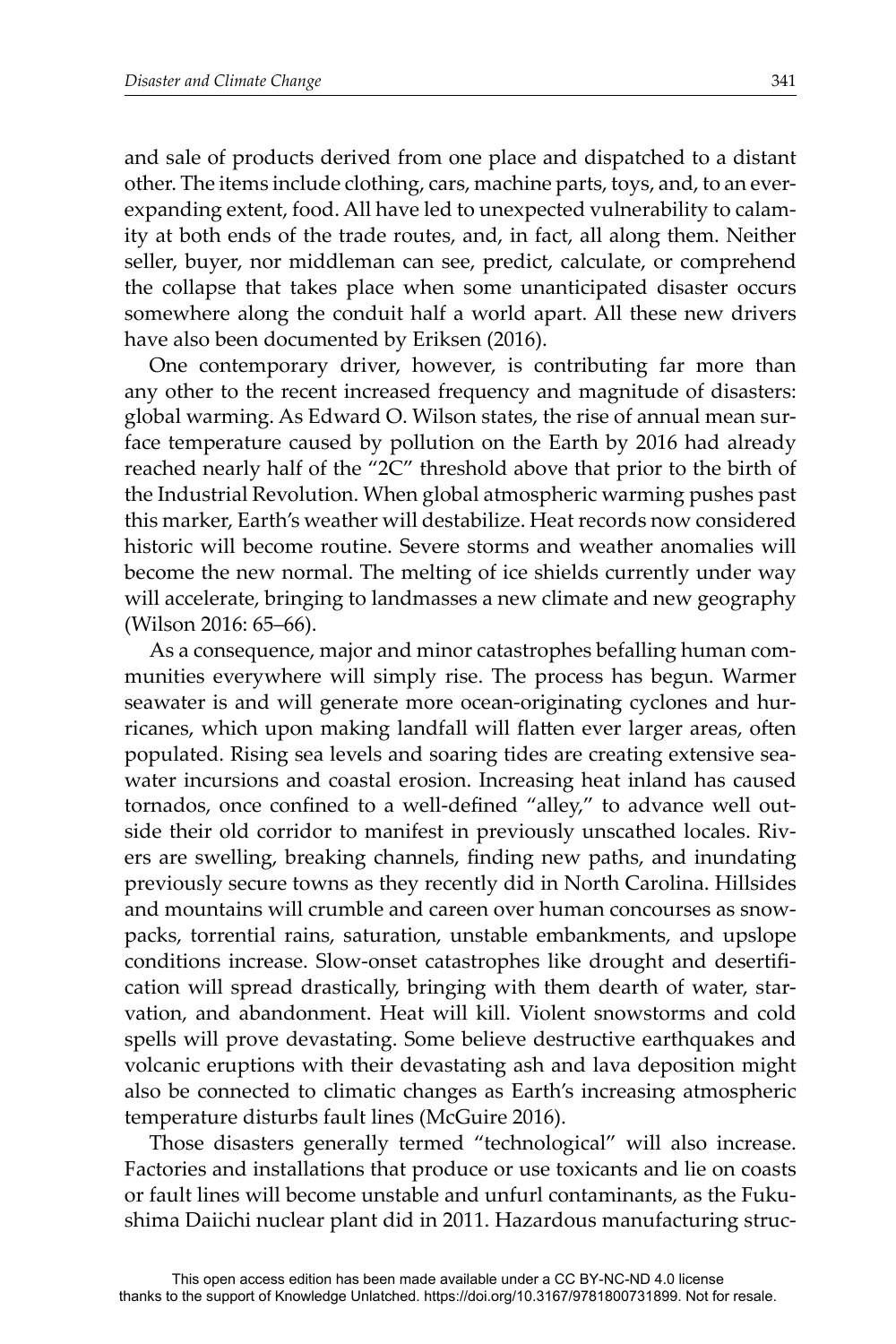tures located in drought, inundation, or avalanche zones will potentially fissure. Proper maintenance of dangerous facilities will likely decline as regions suffer climate impacts, causing yet more soil and groundwater contamination. Lethal epidemics, like Ebola, swine flu, or COVID-19, which also fall into the domain of disasters, will also conceivably increase. They, too, generally have human action at their genesis, usually some sort of animal-to-human or insect-to-human contact, and further human interaction fans them outward. With global warming, the migration of vectors and carriers will increase (Lafferty 2009). Finally, storms and calamities will bring about far more displacement of human populations seeking new places to settle. The new locales and communities may well be equally or more vulnerable and will create still larger numbers of imperiled people. The process of climate change resettlement has already begun. In future, it will affect legions of persons in myriad locales, causing innumerable eco-nomic, political, social, and psychological dilemmas (Oliver-Smith 2009).

## **Definitions and More**

In order to illuminate the unequivocal connection between climate change and disaster, it is necessary to clarify exactly what a disaster is. While most climate change researchers acknowledge that the changing global conditions will cause more catastrophes, few have actually examined what constitutes one. Nor have many considered the pertinence of anthropology in dealing with either, yet anthropology has recently come to the forefront in both the climate change and disaster fields. The emergence has occurred in large part due to the realization that the reason so many climate change adaptation programs and disaster reduction efforts have proven ineffective is that the people's culture, their local knowledge, lifeways, and desires, has not been considered. As a result, anthropologists and the anthropological perspective have become more and more integrated in climate change and risk reduction endeavors today.

In following, then, the first basic tenet in understanding disasters is that there is no such thing as a natural disaster. Paralleling the famous rhetorical saying "If a tree falls in a forest and no one is there, does it make a sound?" in terms of disaster, if there are no people in some way involved, an event would just be an evanescent and unrecognized happening. The statement, however, implies more than just the presence of people. Disasters all involve some form of human interaction at one level or another. The maxim is acknowledged in every field dealing with disaster, from geophysics to engineering to social science, and applies equally to those disasters emanating from climate change as well as other sorts.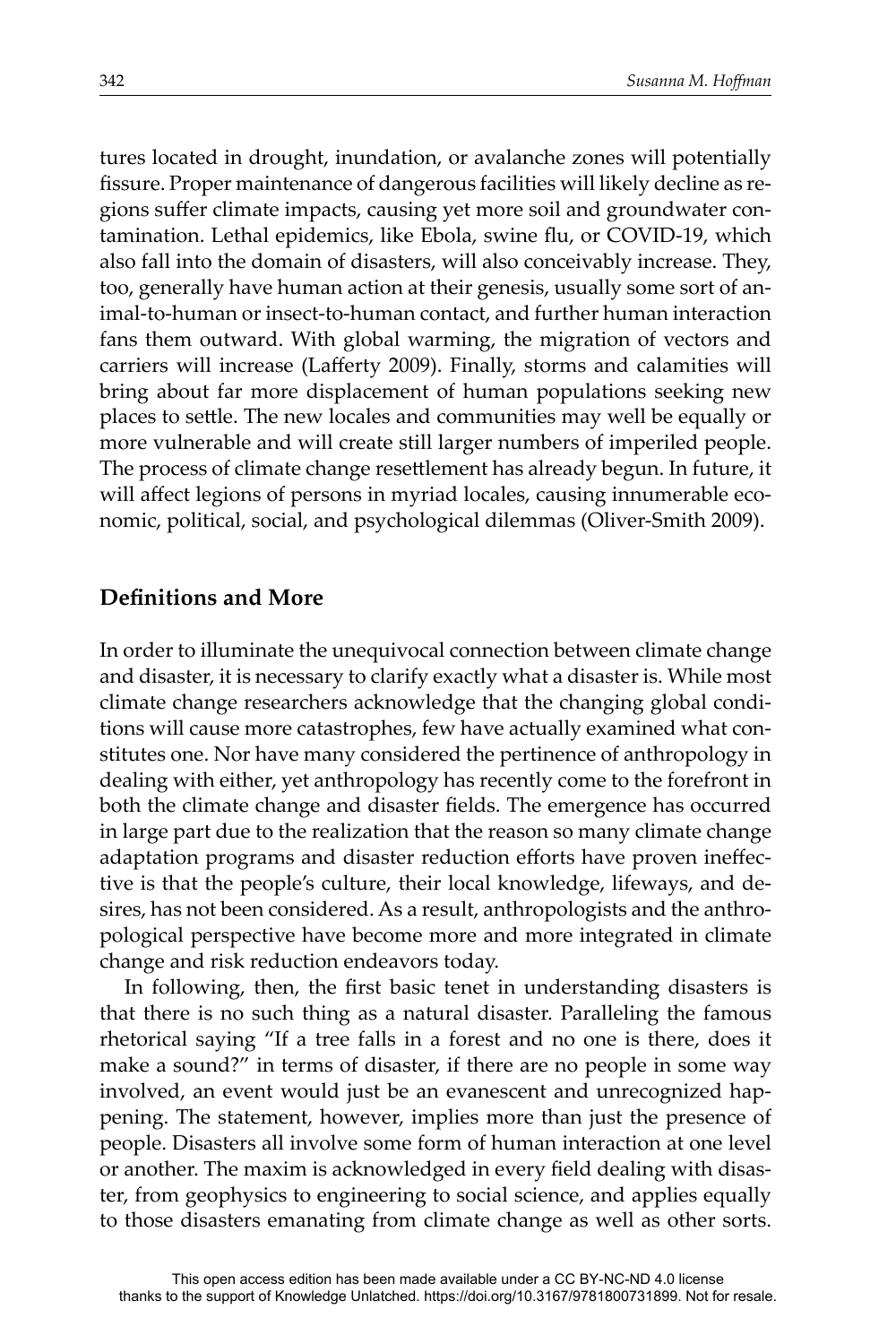There may be natural "triggers" to disasters, but it is what humans did, or chose, or made that results in a catastrophe, even those erroneously called "natural" and clearly technological ones (Squires and Hartman 2006). People have placed themselves in a certain spot. They have altered things or built things in a manner that is perilous. They have acknowledged the embedded characteristics of their environment, the modifications they have made of the environment, and their structures, or they have disregarded them.

Having started with that fundamental principle, let me define what a disaster is: "a process/event combining a destructive agent/force from the physical, modified, or built environment and a population in a socially and economically produced condition of vulnerability that results in the disruption of social needs for physical survival, social order, customary satisfactions, and meaning" (Hoffman and Oliver-Smith 2002: 4). As the definition points out, disasters take place through the conjuncture of two essential factors: a human population and a potentially destructive agent. Neither of these is static. Disasters do not arrive suddenly out of the blue, nor are they mysterious. The factors leading to them evolve over time. Disasters may give the impression that they are demarcated in exact time frames, like the moments of an earthquake or days of a flood, but that is never the full story. Disasters are processual phenomena. They have history and chronology, sometimes quite extended. They have amassed over years, decades, even centuries (Oliver-Smith and Hoffman 1999; Hoffman and Oliver-Smith 2002).

Of course, the intersection of a destructive agent and a human population does not necessarily cause a disaster. Disasters require yet another factor, the third one mentioned in the definition. Disasters take place only in a context of vulnerability. Vulnerability, or the state of being open to injury, is also historically and socioculturally produced. It comes about through the location, infrastructure, sociopolitical organization, and production and distribution systems of a society, and also its ideology. A people's vulnerability is, in fact, such a core ingredient of disaster that it is not merely causal. It conditions the behavior of individuals and organizations throughout the unfolding of the entire disaster scenario, from construction to event, recovery, and possible future mitigation, far more profoundly than the physical force of the destructive agent will. Considering its totalizing influence, and how with global warming it is advancing across more and more populations, vulnerability stands as the key factor in the link between climate changes and disaster (Fiske et al. 2014; Oliver-Smith and Hoffman 1999; Hoffman and Oliver-Smith 2002).

The definition of disaster can also not be entirely separated from the concomitant matter of hazard, another ingredient on the upswing as the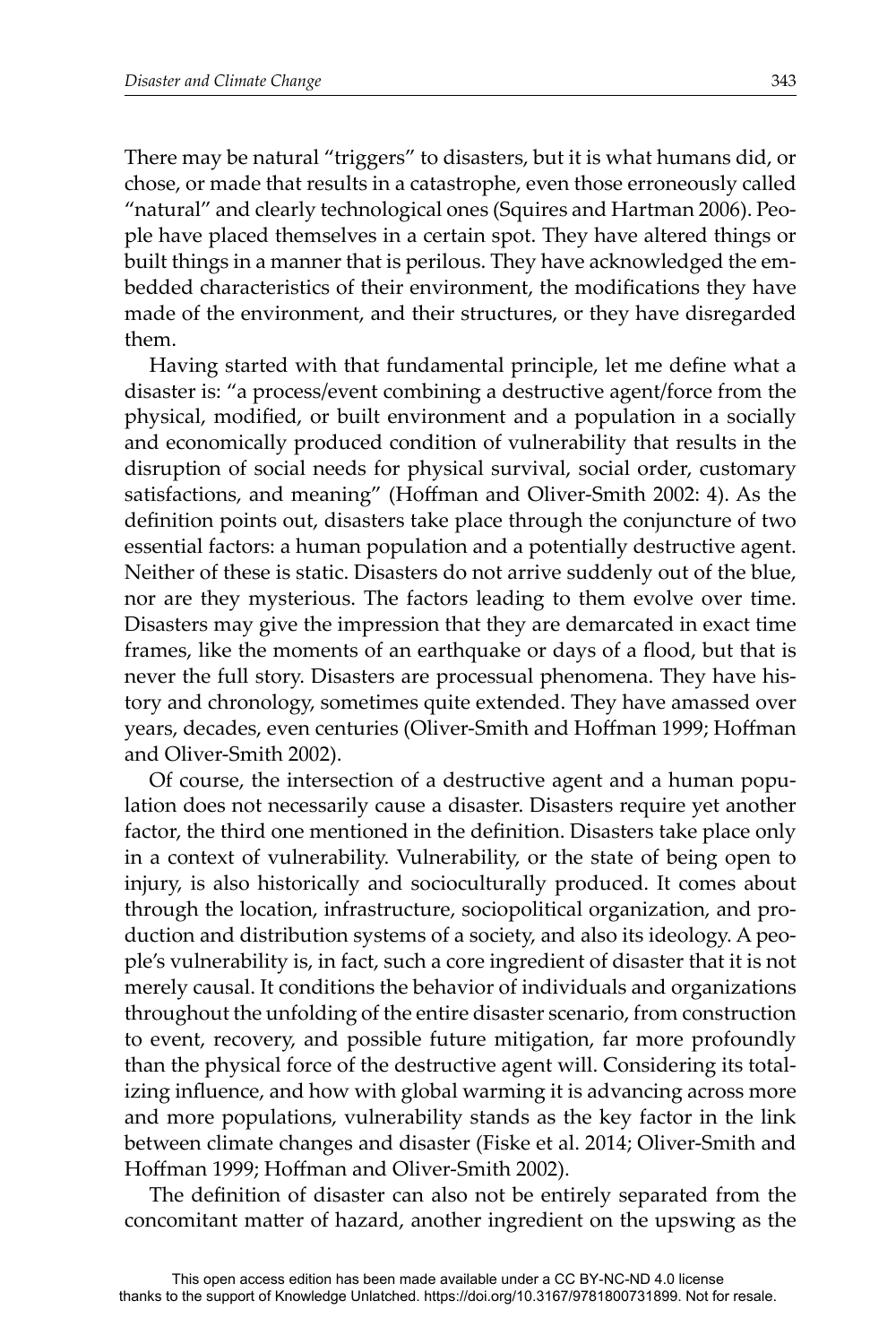climate changes. A hazard can be defined as "the forces, conditions, or technologies that carry a potential for social, infra-structural, or environmental damage. A hazard can be a hurricane, earthquake, or avalanche. It can also be a nuclear facility or a socio-economic practice, such as using pesticides. It can also be an eroding river bank, massive sinkhole, intense heat wave, and devastated growing season. The issue of hazard further incorporates the way a society perceives the danger or dangers, either environmental and/or technological, that they face and allows the danger to enter their calculation of risk" (Hoffman and Oliver-Smith 2002: 4). With advancing shifts, of course, a people may not at all be able to perceive their looming imperilment.

It is important to note that disasters come about in two ways, both of which can be propelled by climate change. Sometimes disasters strike with the sudden impact, as with a violent storm or flash flood. These are called rapid-onset disasters. At other times calamities accumulate over long spans, as with spreading sand or incremental heat accretion. These are called "slow-onset" disasters. Climate change in and by itself is considered a "slow-onset" disaster (Fiske et al. 2014; Fiske and Marino 2020). Nonetheless, it will bring about calamities both unanticipated and abrupt as well as those inching almost imperceptibly forward.

With the disaster definitions in mind, the next matter to elucidate is that humans, in fact, do not dwell in just one environment. They dwell in four, and each must be addressed to understand the interplay of climate and calamity (Hoffman 2017: 194–95). The first environment is the basal terrain in which a people dwell, what is usually referred to by the term "environment," although it might be better termed the "physical plane." The second is a people's "modified" environment. Humans almost never live in a place without altering it. Rather, they sculpt their surroundings. They terrace hillsides, channel streams, lop off mountain tops, and purloin seabeds. In addition, humans erect a third environment, a built one. Upon their physical plane, humans raise houses and temples, pave roads, implant pylons, string bridges, and erect power plants. Their communities spread up and out, all the while superimposing a contrived milieu in which the inhabitants live, eat, sleep, and work. People also reside in a fourth environment, their culture. It is culture that in fact instructs the design and interactions of the other three environments. It proscribes how the physical plane is utilized, the territory modified, what is built upon it, and then how people live (Hoffman 2017: 194-95).

The bottom line is that all four environments are intricately interconnected. A change in one brings about changes in the other. Though environment does not necessarily determine the others, nonetheless, a permutation in the first level, that of the physical plane, generally means an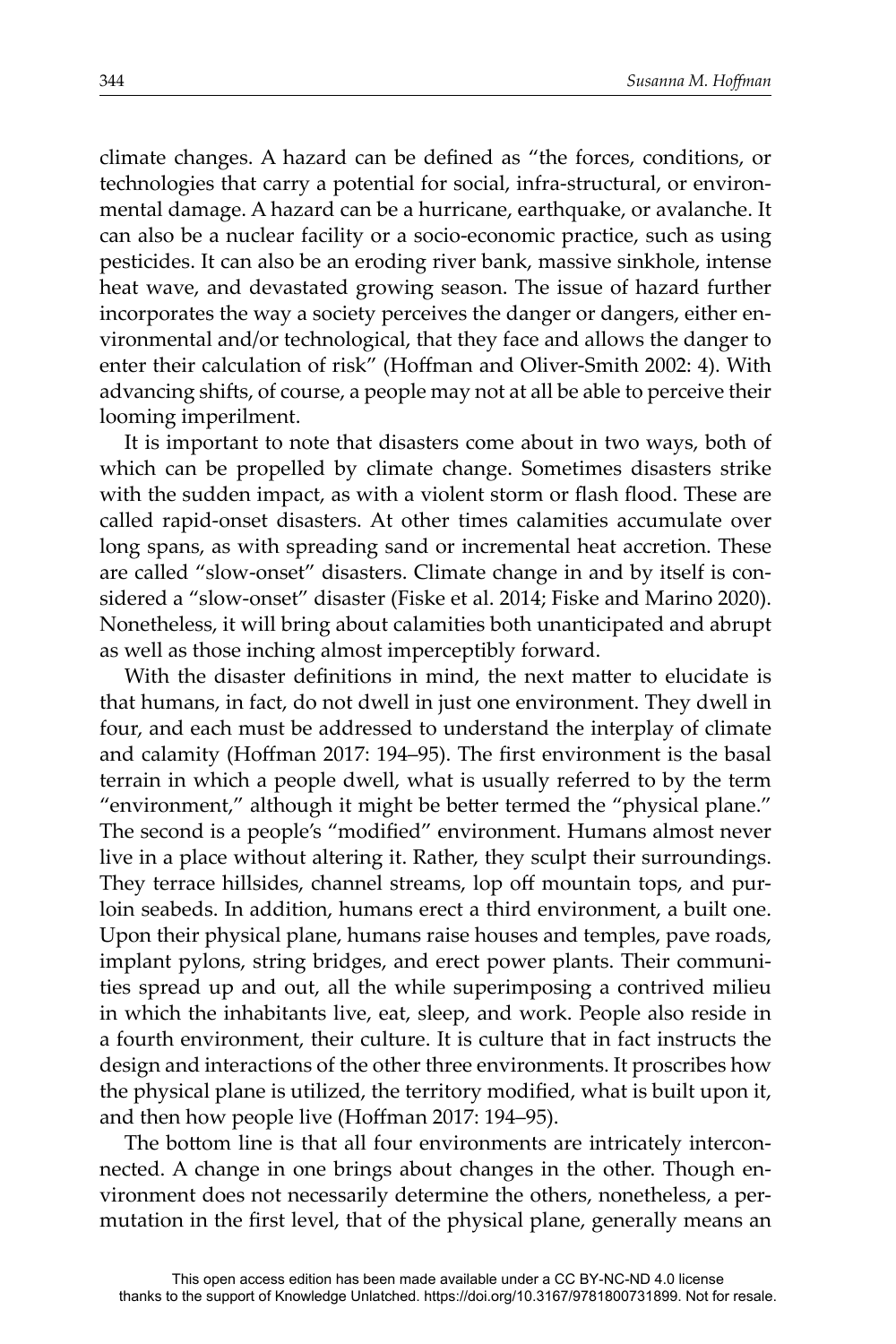adjustment to the other three: the modifications, built structures, and, in turn, the governing culture. Still, quite frequently, it is the alterations humans have made to their physical plane that exacerbate climate change and bring about full-scale disaster. In southern Louisiana, for example, while it is true that the Mississippi Delta is subsiding into the Gulf of Mexico, it is the shipping channels that the petrochemical industry has gouged out to allow their tankers ready access that have engendered inundation, salinization, and land loss. It is the excessive use of water to irrigate unsuitable crops, such as rice in arid California or pinto beans in sere New Mexico, that has depleted water tables and compounded desertification. The character of the built environment in changing conditions can also create calamity. Deteriorating buildings increase risk of catastrophic failure, and the spread of chemical and other ancillary pollutants back to the physical plane create health and safety risks for occupants (Burton 2012). Simple placement of the built environment intertwines with threatened coasts, such as with the Daiichi Fukushima nuclear facility. A six-story residential building fell in heavy rains in Nairobi, Kenya. The heavy skyscrapers on the southern tip of Manhattan Island in New York already need continuous water pumping due to rising levels of surrounding water. They were already notably affected by wave overflow from Hurricane Sandy, and yet now the area features towering new residential complexes that are occupied not just during office hours but both day and night. Weighty Mexico City is sinking into its foundational swamp.

The overarching cultural environment of a people can also facilitate turning climate change into calamity, particularly, but not limited to, a culture's economic system. A change of physical plane almost inevitably means a loss or readjustment of subsistence, that is, a people's economic base and their potential famine or resettlement. A society's trade systems combined with climate change can also cause calamity. Due to broadening warm zones, inadvertent transportation of various insects has caused the economically destructive diffusion of deleterious structive beetles to North American forests and abandoned communities (Casey and Whittle 2017). The spread of the fetus-threatening Zika virus has alarmed the populations of the Caribbean and South America. Other aspects of a society's traditions can augment the perils of climate change as well. For one, the customs of some cultures are more facile in adapting to changing conditions, while others are intractable and leave their members in more precarious positions as situations mutate. Some cultures engender in their inhabitants a deep sense of place attachment, making it difficult for them to revamp. Perhaps they have revered systems of land tenure and inheritance or sacred territories, or perhaps the land is inhabited by venerated spirits. After the Southeast Asian tsunami, in Ache, Sumatra,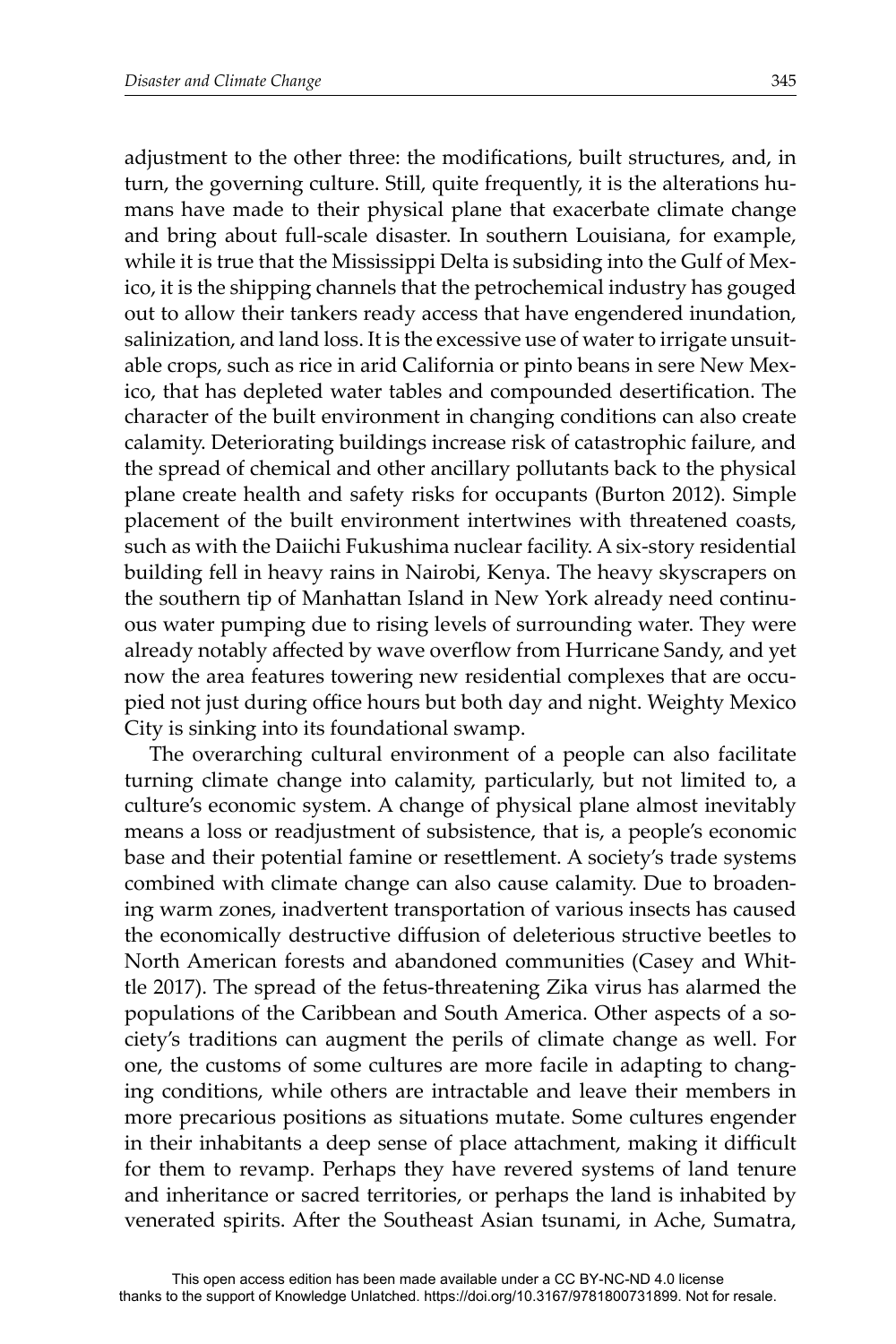people planted stakes atop piles of debris to mark out exactly their once extant gardens. Among other communities, kinship is relatively inconsequential, as is abiding ownership. In some, members adhere to the decisions of leaders, flexible or inflexible, no matter what looms. In still others, individual members are free to do and act as they please, including leave. Some people are schooled to heed warnings from outsiders, others to dismiss. Some cultures display wide consensus among the members. Others cultivate contentiousness. Some see themselves as all similar. Others value individuality. In anthropology, we frequently deal with communities that embody constant participation among members, daily meetings, collective discussions. Among them, agreement and action in order to avert calamity willingly emerges. Within other cultural spheres, especially largestates societies, community is, in reality, a pseudo concept. Perhaps for particular purposes, people strive to embrace a "sense" of community. Community is rather like potential and kinetic energy in physics. It may be triggered by the advent of a dire occurrence, but maybe not, and if activated it is not necessarily universal. Behind such cultural difference lies success or failure when faced with climate change.

## **Two Examples: One Sudden and Unforeseen; One Slow, Recognized, and Relentless**

I offer two examples showing the link between climate change and disaster. One appears as perhaps a rather minor case, but it represents the sort of small, localized, yet highly destructive event that will come to pass worldwide more and more in the future. The other tells of a place where climate change, albeit considerably augmented by human complicity, has already wrought so much damage that the people of the region must leave and resettle elsewhere. Both cases come from the seemingly impervious United States where, despite the warnings of scientists, significant climate change denial continues to prevail.

## *The Boulder Floods: A Perilous Cocktail of Blissful Denial and Climate Change*

Boulder, Colorado, is a town of about two hundred thousand inhabitants sitting at the base of the Rocky Mountains about forty miles from the state capital of Denver. Surrounding the town are a number of smaller communities, most historic in origin, but which in recent years have snowballed with new development, adding greatly to the region's increasingly dense population. Boulder also houses the main campus of the University of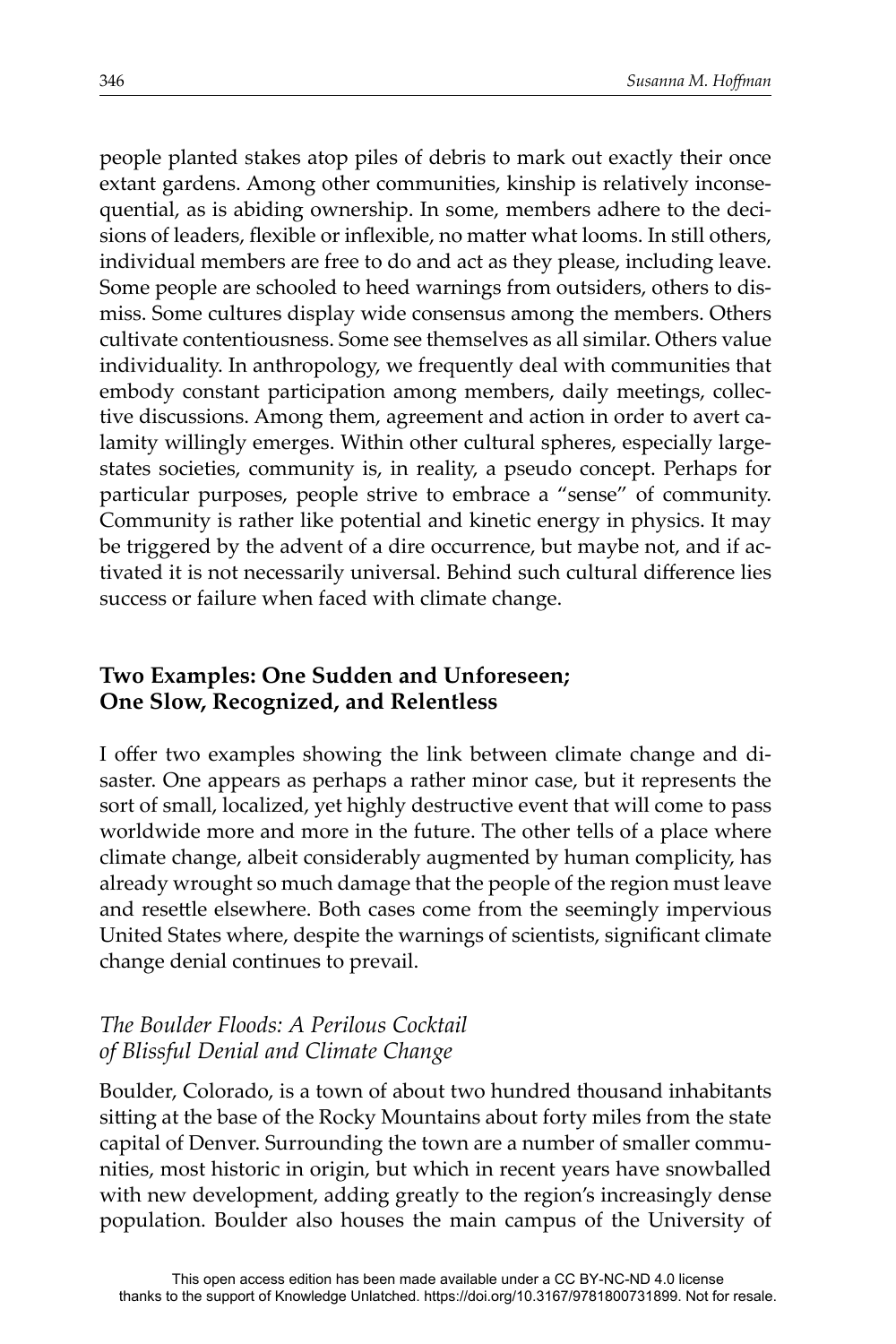Colorado, which welcomes a yearly student enrollment of around thirty thousand. Due in part to the university, the town is demographically relatively young and quite youthful in its orientation. The inhabitants are by and large environmentally aware and politically progressive. Refillable water bottles bounce on backpacks, an almost universal add-on appendage. Many people ride bicycles rather than drive cars, for which the community features a labyrinth of accommodating bike paths. The city also contains a number of America's most significant climate and atmospheric study centers, including the National Oceanic and Atmospheric Administration (NOAA), the National Center for Atmospheric Research (NCAR), and the National Hazard Center, along with major wind, wave, and other renewable energy research centers. Colorado itself offers a relatively stable environment. The state is devoid of volcanos and earthquakes, and while at times it is quite windy, it rarely has but small tornados, and those are relatively recent phenomena. It is speculated that they are the result of changing continental climate conditions. The state does brave flash floods, sizable blizzards, avalanches of both snow and soil, occasional golf-ball-size hailstorms, significant forest fires, and appreciable aridity and drought.

Nonetheless, although the people of Boulder have largely been quite environmentally mindful, even to the point of acknowledging climate change, until recently they seemed to indulge the common notion that the effects of climate change were geographically distant from them, most likely on the seacoast or in arid deserts to the south, but not close at hand. They did not anticipate what climate change could bring upon them or how disruptive those effects could be.

The first full weekend of September 2013, however, was unusually hot in Boulder. The temperature tied a record of ninety-three degrees Fahrenheit (thirty-four Celsius) for September 8, which fell on a Sunday that year. People were still wearing flip-flops, but then Boulderites do that in the snow. There was talk of a cold front coming in, maybe bringing muchneeded rain on Monday, September 9. Climatologists had noticed an unusual amount of moisture in the atmosphere and, indeed, on Monday it began to rain quite hard. Experts were overjoyed. There had been a major drought for months preceding the storm, and most were hoping that the yearly rain level would now rise to the norm. Still, the National Weather Service issued the first flash flood warning on Monday for an area in the mountains behind Boulder left bare from the previous year's forest fires. But at this point no one noticed anything unusual, and no one in town was notified.

The rain continued all Tuesday. By Wednesday, the ground saturation level had been reached due to the amount of rainfall, meaning the foun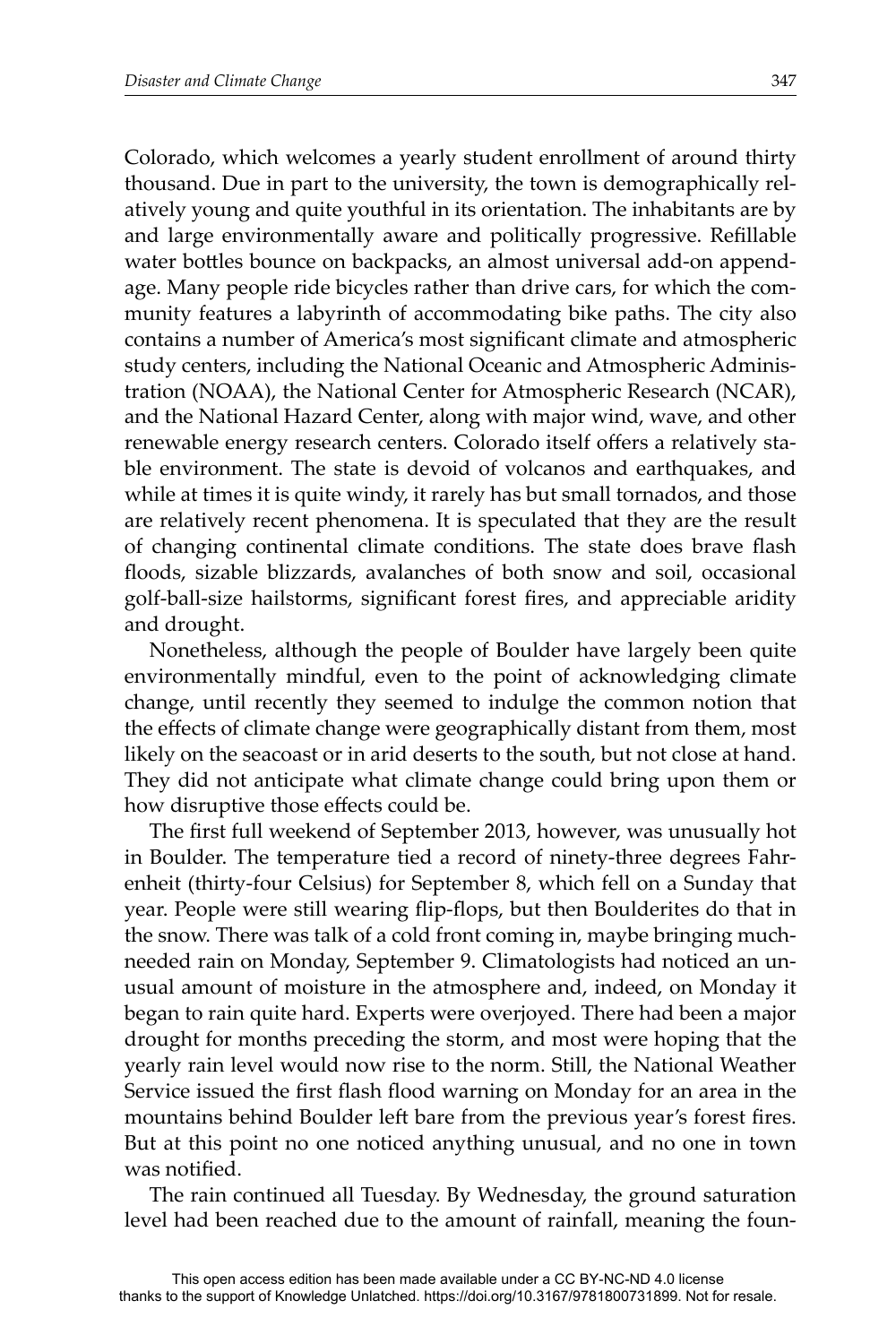dational soil of the town could absorb no more water. Covertly, upslope conditions were beginning to form, a situation where considerable precipitation occurs despite a lack of moisture in the troposphere, a condition not uncommon in the area in winter but not fall. Upslope conditions are usually marked by cold rain, though residents found the rain oddly warm. Meanwhile, flanking the active Colorado storm was a low-pressure system seated over the neighboring state of Utah to the west. In short, a perfect tempest was building, but the pieces were not linked and the potential not recognized "ahead of time," as the Weather Service later disclaimed.

By late Wednesday, some hiking trails were closed due to mud. The town of Erie, slightly east of Boulder, suddenly had standing water and popping manhole covers. Power lines began to fall in the nearby community of Longmont and along the St. Vrain Creek located to the north of Boulder. Cars were getting stuck. In Boulder itself, streets began to flood. The road up Boulder Canyon into the mountains was almost unpassable. The fact that an event was occurring reached the inkling stage. The University of Colorado advised students to get to higher ground, but police and maintenance providers felt they could manage the situation. Officials began sandbagging overflowing creeks, and everyone thought it would be over by Thursday.

On Thursday, nine inches of rain fell, and three more on Friday. Already by the end of Thursday, buildings were being ripped from foundations. Boulder Creek, which flows through the middle of the town, was, by 1:13 a.m., roaring at a rate of 3,104 cubic feet per second. Homes across the area were taking water in their basements and up to the main floor. The town of Lyons and neighboring Hygiene—yes, I think the name is ironic, too—became inundated islands and remained so for months. Without warning, people were forced to desert their homes. Hundreds had to be airlifted out by helicopter. Most of Boulder's streets had become rivers.

The rain continued three more days, for a total of eight. Altogether, seventeen inches of rain fell, almost the full year's average of twenty. Dozens of roads were washed out, dragging cars along with them. Dry ditches became rivers, most running for many months after. Countless boulders careened down old creek beds. Debris slammed against bridges and washed them away. In the end, water spread over two hundred miles. Boulder County was the worst hit. At least eight deaths were reported, with two persons missing and presumed dead and, at first, hundreds unaccounted for. More than eleven thousand homes were evacuated. The towns of Lyons and Erie were cut off from all forms of ground transportation for a number of months. Several earthen dams along the front range of the mountains burst or were overtopped—mind you, earthen dams were still being used here despite the lesson learned from the 1889 Johnstown flood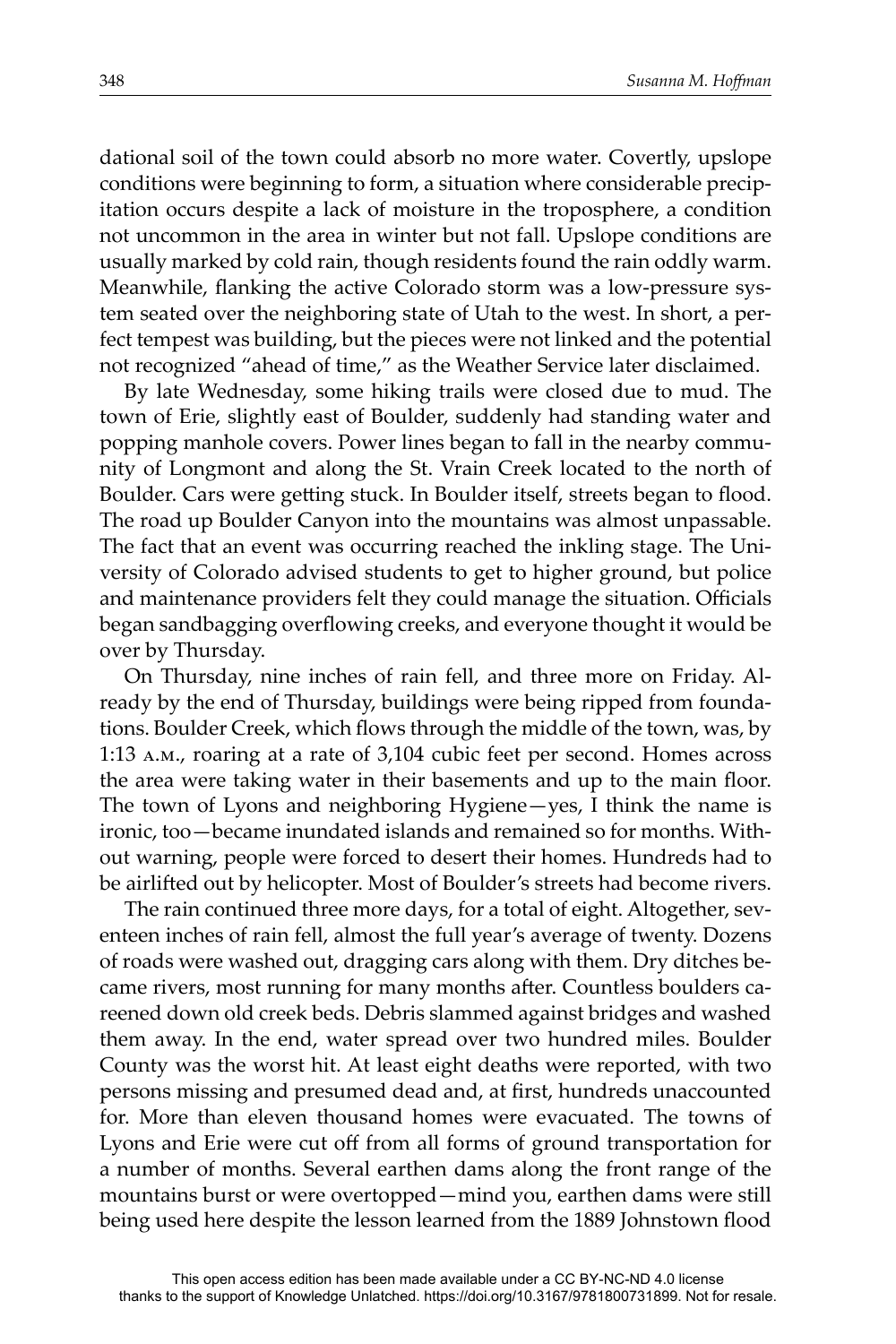in the hills of Pennsylvania. Nearly nineteen thousand homes were damaged and over fifteen hundred destroyed. At least thirty state highway bridges were demolished and an additional twenty seriously impaired, with repairs for bridges and roads predicted to cost many millions of dollars. Miles of freight and passenger rail lines were washed out or submerged, including a section servicing Amtrak's iconic California Zephyr (*Boulder Daily Camera* 2013).

But beyond the simple description, there was more to the flood's story. The Rocky Mountains, which form the backdrop to Boulder and the surrounding towns, including the hard-hit Lyons, are not like most mountain ranges. Rather than featuring a series of increasingly rolling and rising foothills building to the highest peaks, the Rockies instead rise abruptly and sharply, much like a massive three-thousand-mile wall. In fact, some of Colorado's highest peaks, called the " Fourteeners," lie in the stretch called "the Front Range," towering directly behind Boulder and within a half-hour's drive of the city. The slopes down from these high peaks, including the very first hills that jut up immediately behind Boulder, bearing the names "Hogback" and "Flatirons," are very steep. Boulder abuts these acute inclines. They are the result of what geologists call the Fountain Formation, a quite young uplift at only about 290,000 years old, comprised of sandstone and gneiss that was formed from the erosion of the mountains laying behind—if that in itself was not a clue. Erosion, dry and water driven, is ever ongoing. As we natives say, for I am a thirdgeneration Coloradan, "The job of mountains is to come down."

I have titled this case study "A Perilous Cocktail of Blissful Denial and Climate Change" because part of the explanation of what became a considerable disaster lies in social causes and the massive denial that led to the event. The area from Denver to Fort Collins, including Boulder, El Dorado, Lyons, Longmont, and Loveland, once an old, sparsely populated cattle ranch and gold-mining region, has experienced extremely fast population growth. There are very few people with any generational history in the area. I am a rarity. My grandfather had shooting matches with Buffalo Bill, but few believe my family has lived in Colorado that long. It is unusual. At best many of the current inhabitants are the firstborn generation of parents who moved to the area. Many are completely new arrivals. Virtual legions of people in the last few years found the district, its geography, its offerings, its climate (not too hot and not too cold), and its lifestyle attractive.

Boulder itself was a sleepy college town when I was a child. Today it has grown from slightly less than twenty thousand in 1950 to over one hundred thousand in 2010. From 1950 through 1970, it doubled every decade. It then grew by a mere ten thousand over each ten-year span, only just recently slowing from that pace. The area is also renowned for attract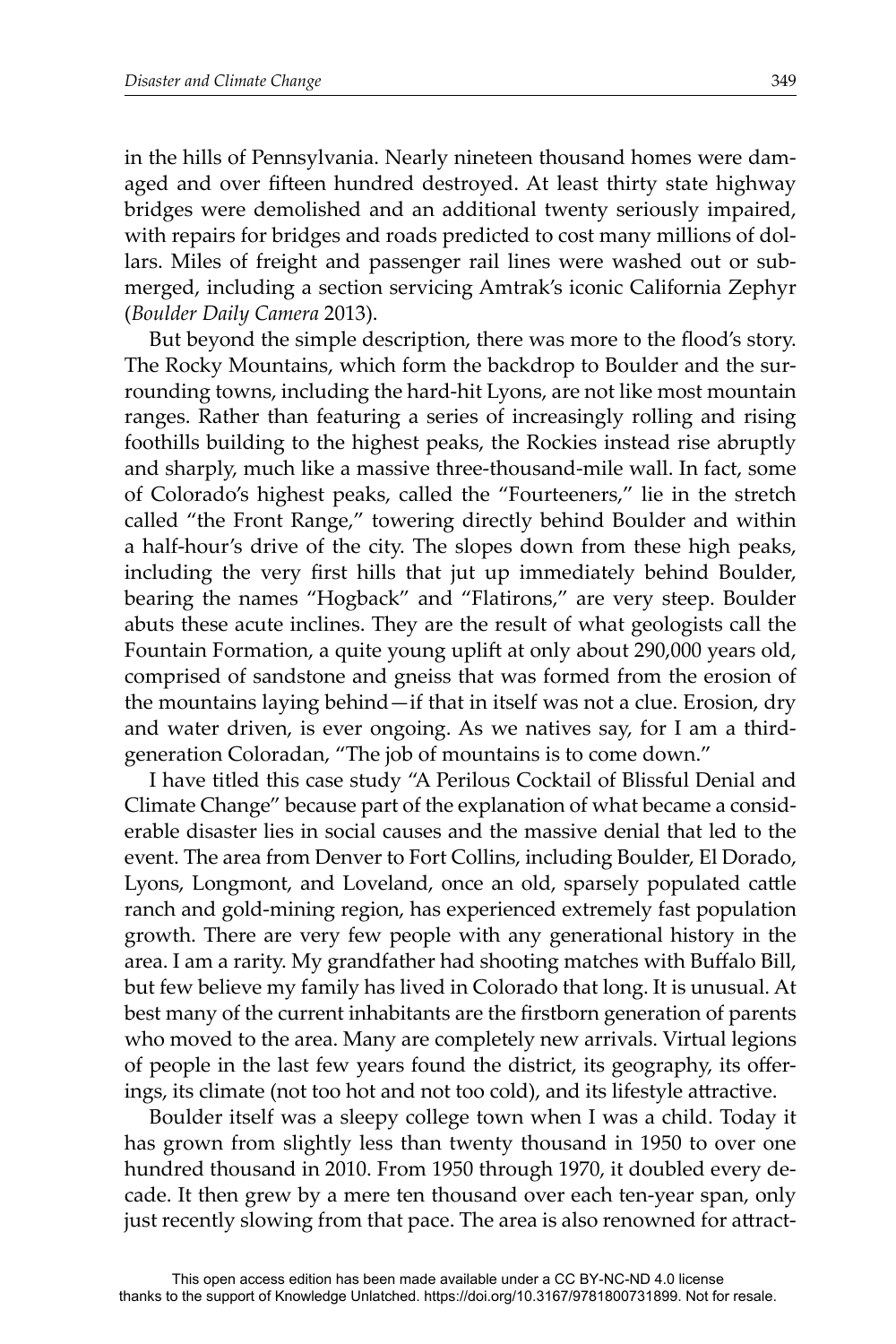ing what could be termed a "nature-loving," "quasi-hippy" population in search of an alternative or free lifestyle, and believing they are "natural." Most are also definitely "outdoorsy" if not avidly sports minded. Snowboards outnumber persons. People like to ski, climb, raft, hike, and of course bike, even on snow-navigating "fat wheelers" in the winter.

But loving nature, and loving to cavort within it, is far different from understanding it. Few of the many newcomers, despite love of the wild and a desire to exploit its advantages, have endeavored in any depth to understand the environment. Almost none grew up, as I did, with the firm knowledge that mountains, albeit beautiful, are also inherently dangerous. They are powerful, quixotic, and indifferent. They take no heed of the humans traipsing upon them, digging them out for ore or housing developments, or slicing roads through them. Mountains are actually not a toy to be played with, but that has not been the cultural attitude of the new inhabitants. Even in the old days, the first pioneers who only exploited the hills to derive a living, did so with trepidation. Practically no one who lives in Boulder today even knows the history of the name of the town. Well before Colorado became a state in 1876, Boulder was named for the number of boulders that had washed down from the hills and lay strewn about below. That small bit of information might have given yet another hint to what has been happening for eons.

There further exists an extensive history of major floods in Boulder and the surrounding towns, all the way from Denver north to Wyoming. Yet, the current population blithely lacks almost all knowledge of the flood danger and the deadly chronicle of floods, even though numerous written reports exist and old, black-and-white photographs as far back as the old gold-mining days of Boulder and nearby towns buried in flood-deposited mud can be seen hanging on the walls of many of the town's cafés and saloons. In short, even if no one read the stories of past floods, visual clues abounded. Yet, the prevailing attitude in Boulder and in much of Colorado—climate change notwithstanding—continues to elide the history and comprehension of their environment.

As a community, Boulder and the cluster of towns nearby have, indeed, germinated a rather distinct "culture." Not unlike Berkeley, California, it is referred to in jest as "the people's republic of Boulder." More than just having the liberal politics of Berkeley, Boulder has a strong concept of being "at one with nature." I do not mean this pejoratively, as I adhere to much the same feeling, but Boulder is extreme. Gluten dare not enter. Plastic bags can cause an outburst of hysteria, and most would shudder to learn—talk about blinders—that Colorado actually grows sugar, lots of it, and nearby. The geography is treated almost exclusively like a "mother," as I have written, and not a "monster" (Hoffman 2001), though the entire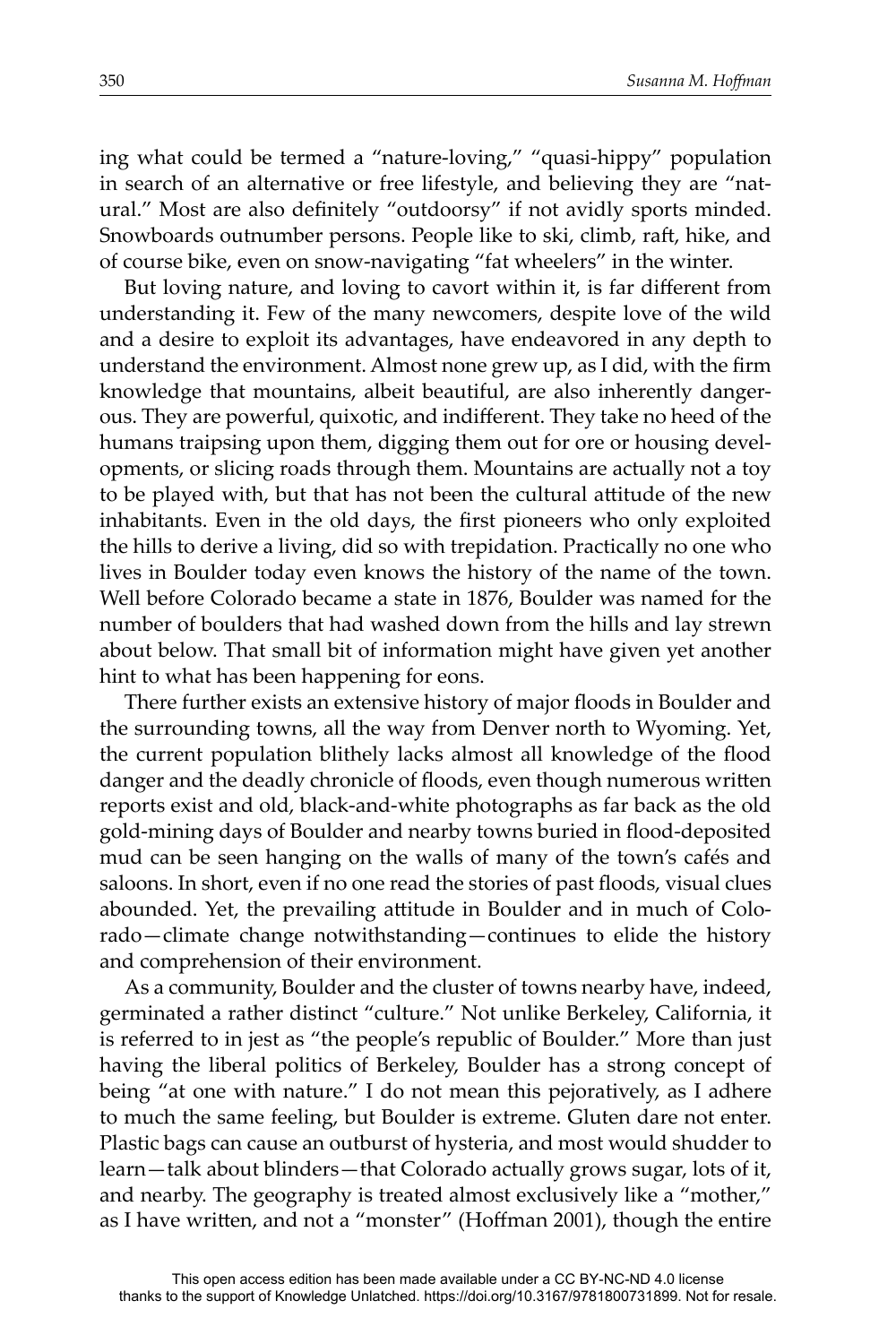region is virtually crosshatched—veined is the more technical term—with ditches, from tiny, very narrow troughs to wider cracks that we in the west would call "arroyos," to trenches four feet or more wide and deep and lined with rocks. Few among the population, as the habitation has expanded, have apparently questioned how those gullies were formed, as almost all of them appear dry at least most the time, if not always. Nor has the query been broached on how the numerous rocks got in those ditches. Few, furthermore, have ventured to realize that the ridge lying just to the south of Boulder, allowing for a lovely overview of the whole Boulder basin, is actually not hill but a lateral glacial moraine full of dirt and stone detritus, nor do they appreciate that Boulder owns its own glacier, relentlessly melting and moving down the mountain that was for decades the town's main source of water. Glaciers leave behind numerous runoff streams and ditches that carry lots of rubble. Also, the Rockies are arid and unable to hold much moisture. Even the shortest downpours, like the two-hour summer afternoon monsoons that Boulderites thought the September rain was, albeit late, rapidly cause streams to fill and transport considerable debris, such that washouts of roads and streets are common.

There are additional sociocultural factors, but the ones I have already mentioned alone created a serious lack of risk perception leading to the storm. On top of them, the region's growth brought with it a tremendous spread of building probably not fit for the territory, as the fires of the previous year had already demonstrated. Along with far too much urban-forest interface, and, indeed, with some acknowledgment of flood zones, over time developers neglected to take heed of the potential hazard inherent in the ditches and general geological history. Since most of the seemingly inactive trenches had remained dry for years, many were assumed to be of no consequence and were plowed over to make way for highways, parks, apartments, and houses. As a result, a large number of parks, roadways, highway on-ramps, and basements in the town became bathtubs. Hence, expanded denial, increased population, lack of knowledge, naive development, and building for "probability not possibility," as the storm revealed, caused a major surge in vulnerability.

Still, there was another factor involved in the calamity, one quite high, stealthily covert, and very much derived from climate change: global warming. It has long been predicted that, as an aspect of climate change, storms would increase in frequency and power. Already mentioned was that this storm came well after the season for summer monsoons and well before the onset of winter storms. It also involved ingredients common to both yet rarely mixed, upslope conditions, an odd mix of moisture and dryness, and pressure systems, with very hot weather preceding. In addition, and very contributory, before the storm the area experienced a long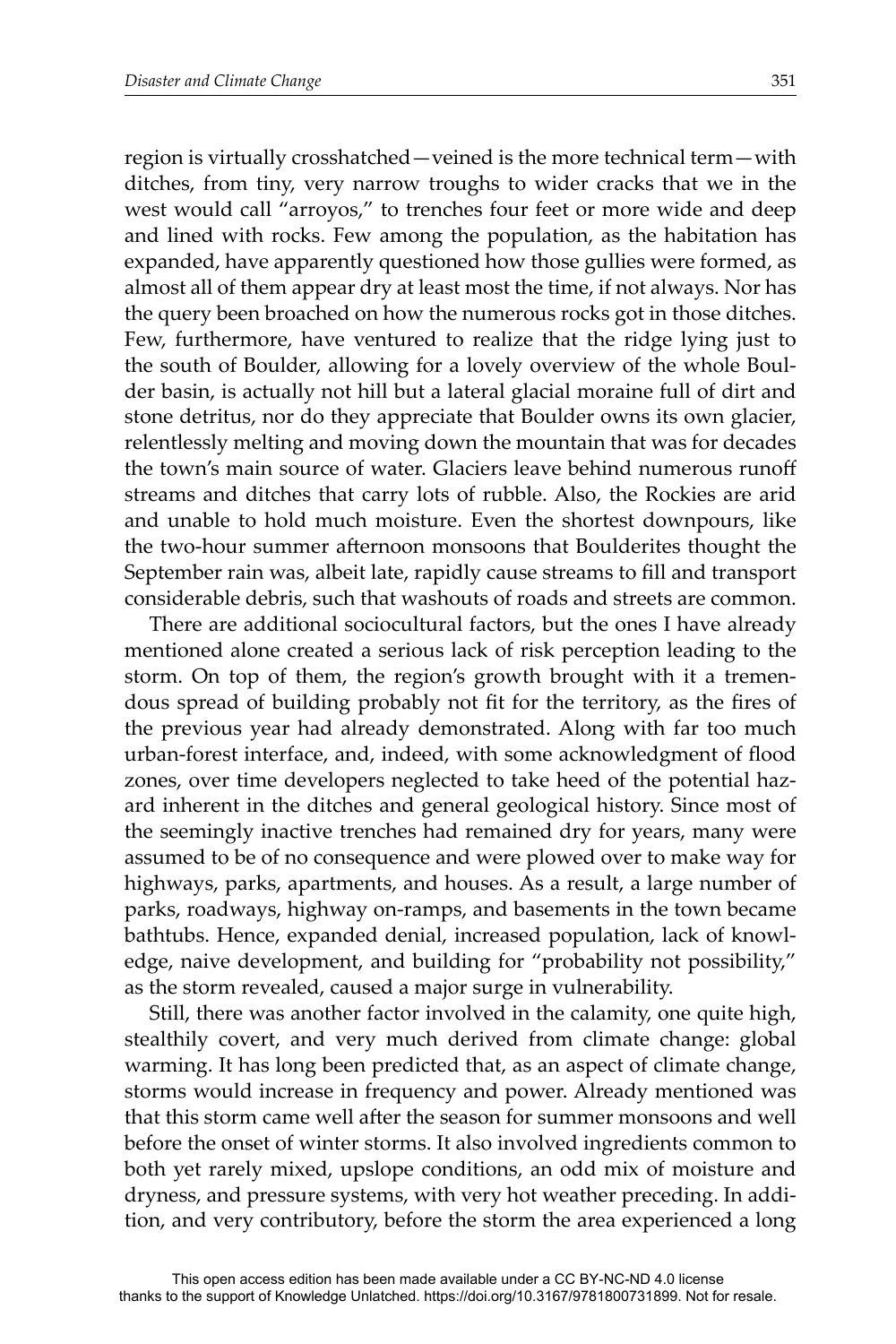and serious drought—evidence, long predicted, that the region is and will see increasing aridity.

What these conditions caused is something not often mentioned yet pertinent to ongoing climate change: increased contrast between drought and flood. The whole Denver-Boulder area is becoming hotter and dryer than it was when I was a child, but more importantly, the switch between hot and cold, dry and wet, drought and rain, is no longer a continuum but now a dialectic. Not just true for the state of Colorado but also worldwide, it is one the Earth will have trouble handling, as each extreme entails vastly differing conditions that will implicate more human communities. The Boulder area, as an example, will as a consequence experience more weather systems going upslope, not downslope, and in several variations, not just the mix of winter upslope combined with summer downslope. As well, hot dry air will sit below systems as they move upslope, causing storms to recycle upon themselves much like the single twist of a tornado, heading in an up-down direction instead of a lateral one.

In following, with the advent of such increasing storms, and not yet much discussed in general, is the phenomena called "hovering." Due to climate change and global warming, storms will linger at length and not move readily on, escalating the amount of rain, snow, hail, wind, or whatever destruction they involve and concomitantly impeding the ability of victims to sustain through them. This is partly due to a practice that is not generally done, which is looking high up enough. By and large, climate change studies have focused on changes occurring on the ground or in the near atmosphere, but warming is also affecting something much more elevated some two hundred miles up: the jet stream, and it decidedly added to the Boulder floods.

After crossing the Arctic, the jet stream enters the North American continent around the United States Pacific Northwest, in Washington and Oregon. It then moves east over the Rocky Mountains, makes a sharp turn, and travels down the Rockies to the south, along the eastern edge of the mountains through much of Colorado, up until just about Colorado's border with northern New Mexico. There the jet stream turns east again and moves across the continent to the Atlantic. Due to warming in the Arctic, the jet stream is picking up more moisture than it previously held, and with more moisture in its currents, it is moving slower. Thus, the storms that occur along it do not move as before; rather, they dawdle, or "hover."

Of course, a storm such as the one that brought about the Boulder disaster does not just end when the rain finally ceases. Like a comet, such storms, and the climate change they actualize, have a tail. Due to the damage left behind by Boulder's exceptional storm-the loosened banks, the loss of rock siding, the wider and deeper ditches and creeks—weather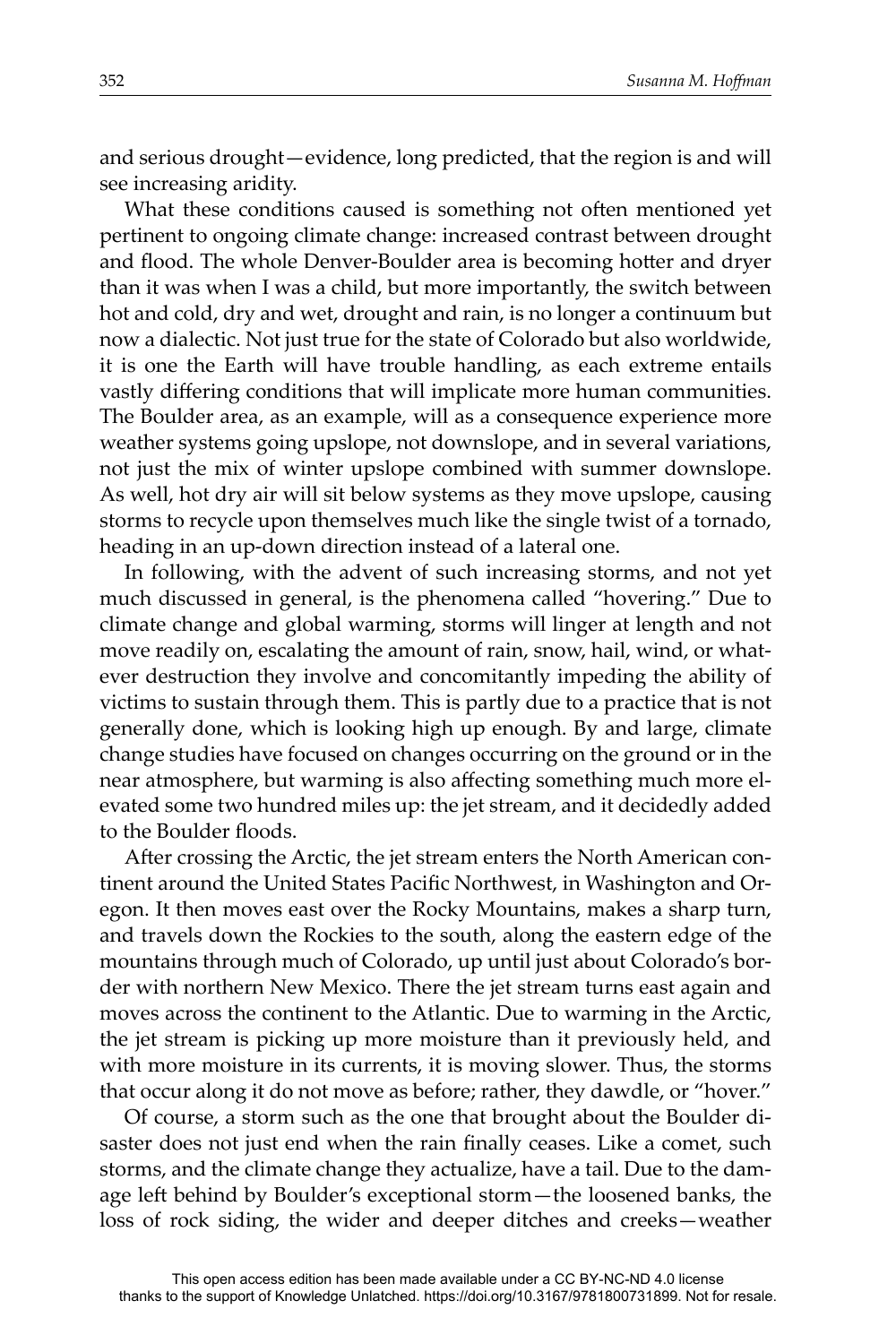experts around Boulder predicted much higher snowmelt and runoff the following winter and, consequently with it, persisting havoc in Boulder and its surroundings. The annual runoff usually begins in May as the air warms up, but the temperature in Boulder already by March was in the seventies Fahrenheit (twenties Celsius). Experts also forecast far more devastating summer "monsoons" the following year. Mountain monsoons are often intense afternoon downpours that last up to several hours in July and August. They are both preceded and followed by the annual destructive fires from summer to autumn, and all of these occurrences were forecast to come not for Boulder not just the year following the flood, but onward.

What is highly disturbing to me is how the Boulder flood became referred to as the "thousand-year flood," or, following protests, the "thousand-year rain." It is declared such in the titles of books about the flood (Prairie Mountain Publishing 2013), in talks and media presentations, and in newspapers, internet sites, and blogs. The population of the region has also adopted the term. Thus named, the people who underwent the disaster have latently assumed in their collective thinking, that a similar storm will not occur in their lifetimes. The very name instills cyclical thinking beneath the America's overt linear view of time. It suggests that a similar tempest will not happen again for another thousand years, as if Boulder operated on a Buddhist time wheel and not a Western progression. But then maybe Boulderites simply operate in this way, along with the younger generation all over the country. A significant number seem to be manifesting a cultural change in America toward viewing themselves as more "natural" and spiritual and the world as more mystical and rhythmic despite their reliance on ubiquitous digital devices. Numerous Tibetan monks reside in Boulder. There exists a Buddhist university in the center of town, and prayer flags flutter on myriad porches. Why not a Buddhist, or Hindu, or Mayan rotating calendar? Of course, climatologists realize that the term means a one-in-a-thousand chance of occurrence again within a certain time span, but the general population does not think that way. They think it indicates a literal thousand years. However, even a one-in-a-thousand chance does not imply that such a storm will not occur again next year, or the year after, or every year, especially with climate change driving the elements.

#### *Isle de Jean Charles: A Story of Advancing Inundation and Dislodgement*

The Isle de Jean Charles band of Biloxi-Chitimacha-Choctaw Native Americans was a late-arriving group to the narrow strip of low, fertile land south of the Chickasaw River in the Mississippi Delta of Southern Louisiana when they drifted in around 1832. The place had once before harbored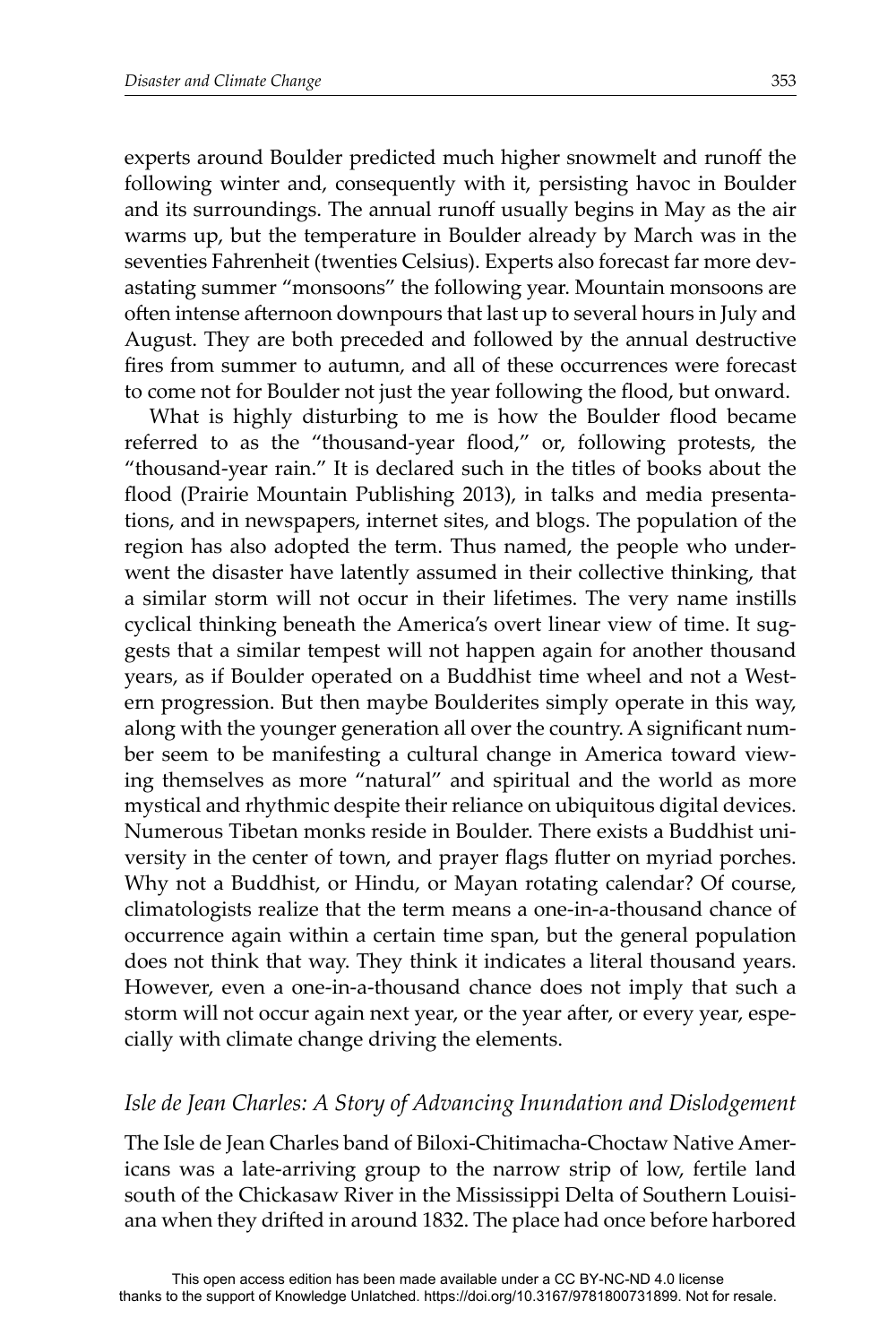human habitation, probably by the early Hopewell Mound Builders. They had long since disappeared. Those arriving now spoke a Muskogean language and were related to the Iroquois. After first being displaced from their original homeland in Florida and Alabama by French settlers in the 1700s, the people now sought an even more remote sanctuary in the Mississippi Delta in order to escape the Indian Removal Act, also known as "The Trail of Tears." Of the many Native American groups who made up the Muskogean speakers in their original homeland throughout the American southeast, the members of Biloxi-Chitimacha-Choctaw branches were the most renowned agriculturalists. They were also the most democratic, peaceful, well-organized, and least formal in their politic. The new strip of island land this particular group now fled to was considered uninhabitable swampland by white settlers. Yet it was plentiful in vegetation, nurturing estuaries, and wildlife. Once taking roost, all the members held the land communally as they had in their previous home, with individual families responsible for specific fields. Men worked the land, trapped, gathered oysters, and fished, an activity that provided much of the tribe's diet. Women hoed and cooked. Everyone harvested. Afternoons were devoted to collective games and entertainments. Life was bountiful. The group also traded extensively along trade routes extending as far away as Algonquin territory far to the north along the Mississippi River (Underhill 1953). Their life was engrained, their place deep-seated.

Early on, the band had fallen under the geographic and political influence of the French, as had all of Louisiana. One legend states that the island they occupy, which today sits in Louisiana's Terrebonne ("beautiful land") Parish, got its name from a Frenchman named Jean Charles who married one of their native women. The band also adopted the French language, which they continue to speak today. They had started out predominately Choctaw. Over time, the germinal Choctaw incorporated members of the more isolated neighboring Biloxi, the Louisiana Chitimach, and finally people of Acolapissa and Atakapa heritage. Throughout their union forward, the entire blended group lived a highly interactive and kinetic form of community life. While the residents of Boulder, Colorado, share more of a perception of collective culture than reality, the Isle de Jean Charles band, on the other hand, has always vigorously engaged in ongoing interaction and fellowship, partaking in customs, ceremonies, and daily interchange. Included in their traditions has been espousing a single inherited chief who acts as spokesman and arbiter for the whole collective. That custom has continued until today and has allowed them to stay cohesive (www.isledejeancharles.com).

Originally the Isle de Jean Charles land holding consisted of 22,000 acres. It now stands at a mere 320. The land began disappearing due to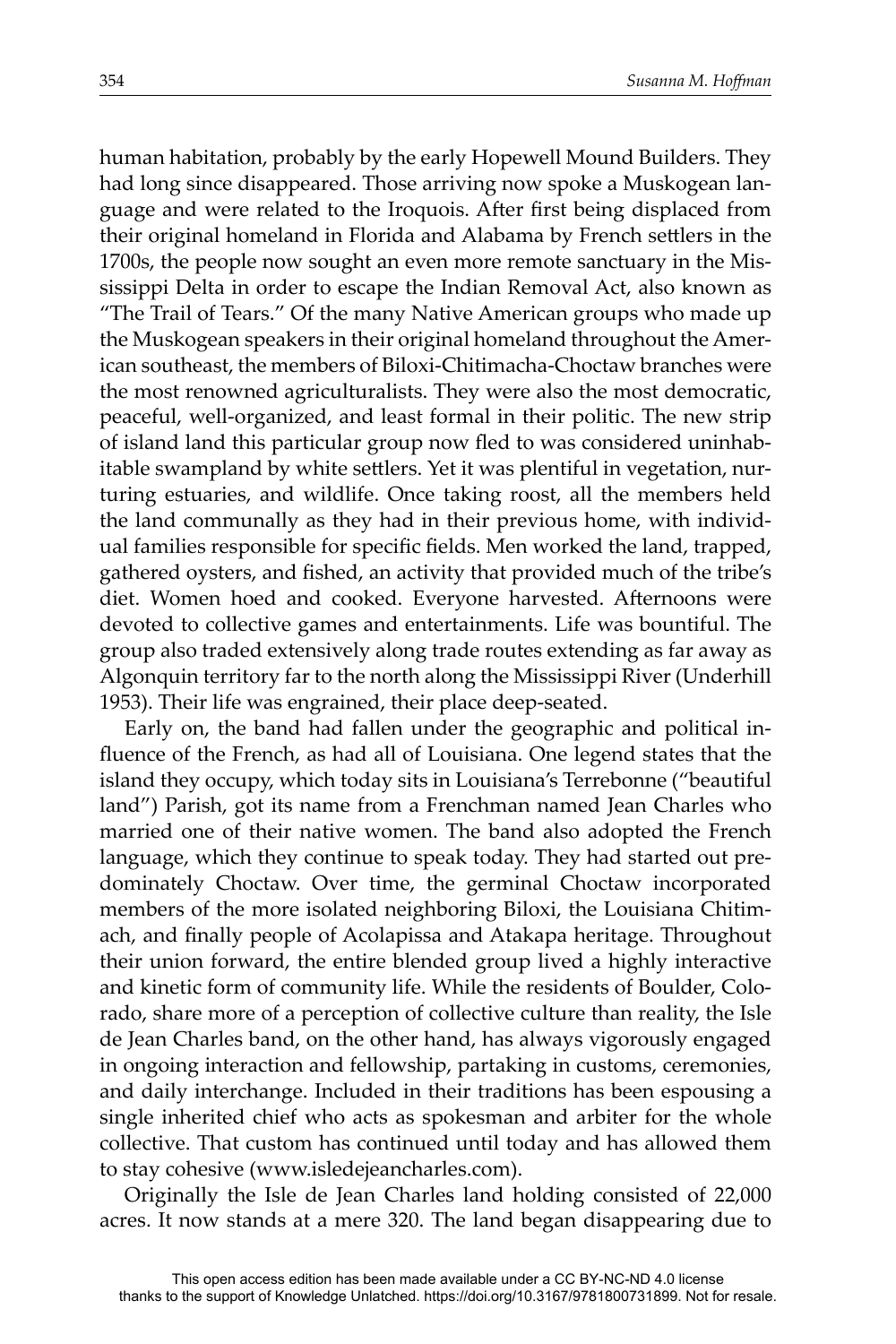rising seawater, coastal erosion, and flooding starting in about the 1960s, conveying with it what Nixon has called the "slow violence of climate change" (2011). As is very often the case, however, the devastation of climate change has been greatly augmented by human enterprise. In the Jean Charles case, the initial island has been seriously fouled by three heedless practices: major oil extraction by the petrochemical industry; the gouging of numerous shipping channels to accommodate the oil industry, which has allowed massive water inundation and salinization of the soil; and the construction of dams, dikes, levees, and other flood-control measures by the US Army Corps of Engineers to protect industry and private holdings in ways detrimental to the Isle de Jean Charles people, proving a favorite saying of mine that "one person's protective levee is another person's flood."

In addition, the privatization of land, with its consequent uncontrolled use, allowed for soil-destabilizing logging. Unfortunately, the Isle de Jean Charles territory has always been considered federal property over which the tribe had no control. The Isle de Jean Charles are recognized as a Native American group by the state of Louisiana but not by the United States federal government. The tribe has never had a federal treaty, no deeded reservation, and, thus, no authority over their home; thus logging permits were granted over their territory. Now more than 98 percent of the land has been lost, and, as a result, over 75 percent of the tribe has been dislodged and displaced to nearby towns, cities, and regions farther afield. By 2009, only twenty-five houses remained, down from sixty-three in 2004. The land sank away so rapidly that by 2016 only one substantial garden remained (Maldonado 2014a; Jessee 2016). Beyond advancing climate change flooding, the oil and gas extractions have caused another sort of disaster: severe health issues on an epidemic level (Laska et al. 2005).

There occurred, however, a turning point, which even more vastly accelerated the land loss and disaster. It stemmed from the massive flooding that followed the series of brutal hurricanes that struck Louisiana between 2005 and 2008, all doubtless climate exaggerated. In particular, the island and people suffered acutely from Hurricane Katrina (2005), which savagely glutted the already disappearing dirt. That devastation was then exacerbated by Hurricane Gustav (2008). More recently, in 2016, a multiday torrent arrived from a low-pressure system combined with record amounts of atmospheric water vapor, resulting in two feet of rainfall over the area within three days. In short, the destructive climate change factor for the Isle de Jean Charles occurred from downward atmospheric circumstances as opposed to the upward ones (e.g., the jet stream in the Boulder case), both rather furtive expressions of climate change. The increased atmospheric warming, largely human induced, caused water vapor to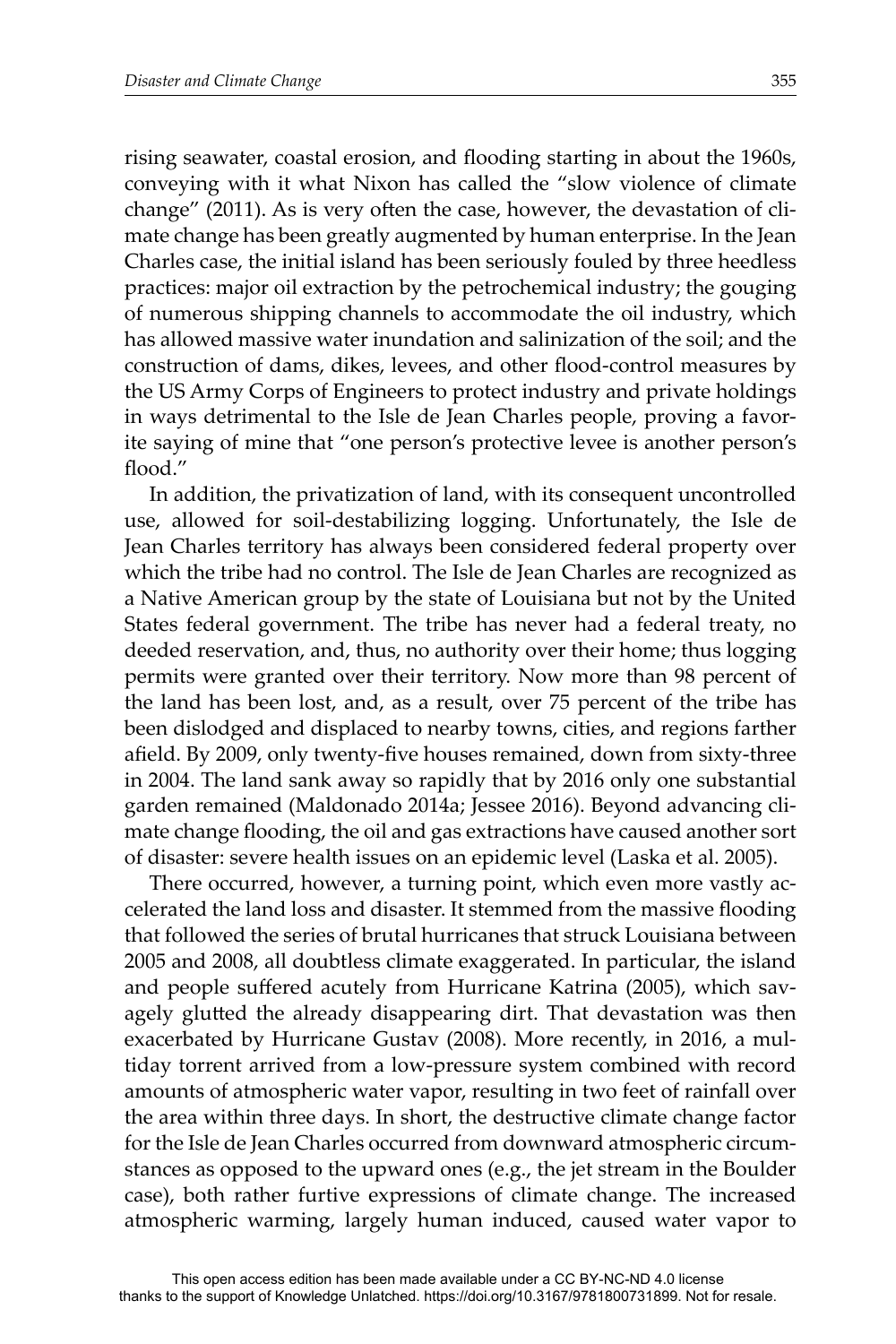increase very near to the land mass, and from it came an unabsorbable, heavy barrage (Mooney 2016). With the salt, the channels, the hurricanes, the climate, and human interference, the Isle de Jean Charles territory, its archaeology, and its history, floundered. Meanwhile, the US government and state of Louisiana, in order to protect the delta and coastal lands from the accumulating erosion ensuing from such events, formed a commission, the Coastal Protection and Restoration Authority, covering much of the endangered territory, but the Isle de Jean Charles lay outside the border of the proposed levee system and was not within its indemnity.

The tribe, with little choice, decided to move. Indeed, they are being called "America's First Climate Refugees," an epithet the tribe resents. As opposed to the naivety of the Boulder, Colorado, citizenry, the Isle de Jean Charles band has long been acutely away of their deteriorating situations and at first adapted indigenous ways to deal with it. Prior to their exclusion in the hurricane protection system, the tribal council had favored accommodating to the changes through restoration of wetlands to stem or reverse erosion and allow them to stay. For example, their original houses were constructed of a mixture of mud and moss with a domed roof covering of palmetto and floors of clay. But recognizing that these dwellings were not flood resistant, the people soon reinvented their built environment to elevated clapboard structures. All along they have shown keen assessment of their physical plane and its character, even as it changed, along with the flexibility to adapt and not just cope. But the exodus of people spurred by the exclusion from the hurricane protection system and the hurricanes themselves proved a pivot point (Maldonado 2014a and 2014b; Maldonado 2019).

Today, and for some years now, as they have noted the seemingly unstoppable loss of their environment, the band has astutely begun to plan their own relocation independently of governing bodies, county, state, and beyond. Their decision to relocate as climate change crept up did not happen instantaneously but developed over time, as houses tilted and then sunk and the fields that sustained them became silted and watersaturated troughs. The number of people gradually dwindled to a small remaining core (Maldonado et al. 2015; Maldonado 2019). Noting the plight, in 2007 the Gulf Coast Comprehensive Restoration Plan offered the tribal members relocation on an individual basis, that is, the plan proposed to buy homes one by one in order that individuals might relocate as they wished. The tribal council countered with the position that, as was their long-standing tradition, they intended to remain together and relocate as a whole. They further resolved to relocate in a fashion that would bring those already dispersed back into the fold. Maldonado and Peterson (2018) call the path taken by tribal leaders and the community members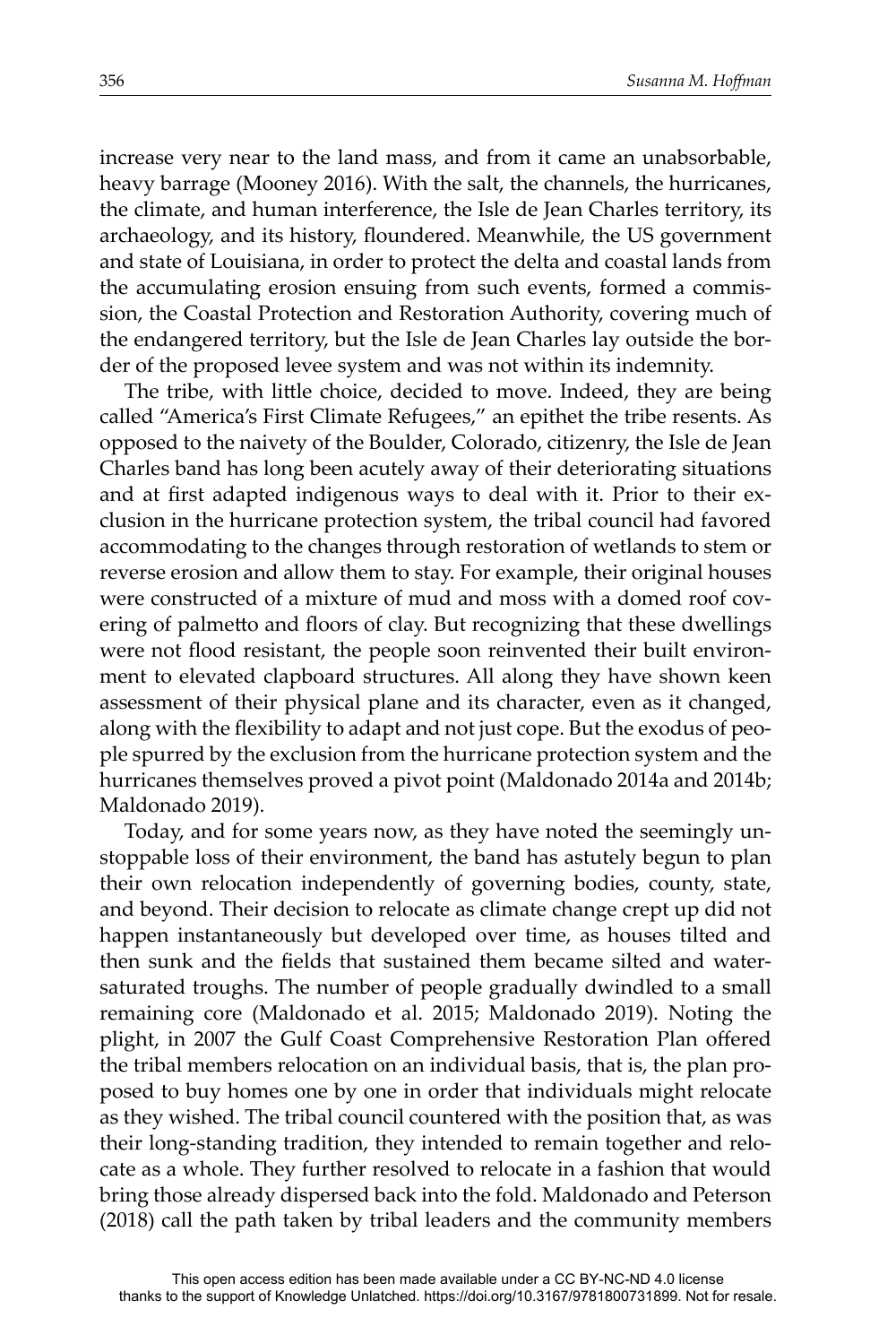"community-led resettlement." It is a tenet that needs recognition and implementation worldwide in the face of climate change. Community is more than just houses; it is the people, their interface, their kinship, their familiarity, their knowledge.

Heritage communities nationwide and worldwide, like the Isle de Jean Charles band, are searching for support in the forced migration they face due to the disasters climate change is instigating. All are having to so on an ad hoc basis, as there is no body of dedicated laws or programs to which they can turn. The entire-group approach has so far struck governing bodies as far too unwieldy and expensive It often demands unachievable alliances between government and nongovernment agencies and allies. It further bears substantial up-front costs. Land must be obtained, and not merely in terms of singular plots but rather major holdings large enough for many. Homes and facilities need to be constructed. Confronted with these sorts of obstacles, obscuring what is perhaps the truth tantamount to denial, administrating bodies bury their heads in literal rain-drenched or desert-seared sand.

The Isle de Jean Charles band appealed beyond the state to both the US Congress and the United Nations. They have now received a significant grant, a \$48 million allocation of US federal tax funds to move the entire community. The grant is a first in enacting climate change relocation. It is being called a "climate resilience" grant. It differs from prior funding in that most of the money the United States has so far provided for climate change issues has been for infrastructure, not human matters (Davenport and Roberson 2016). Still, the "where," "when," and "how" of the Isle de Jean Charles band's move is yet to be determined. The people only know that the next flood will finalize their total exile, so a plan must soon be devised and carried out. The intent is to save as much of their culture as they can, together. Maldonado (2019) calls the objective "cultural triage." As they work toward a proactive community-led resettlement, they hope to provide an exemplary model for other communities who need to choose a new site to sustain their entire communities, to bring back together people who have already been forced apart, and to maintain their family bloodline social connections, lifeways, integrity, and sovereignty (Maldonado and Peterson 2018).

### **Conclusion**

While climate change has great impact for the Earth, its land, seas, and air, my ultimate focus in studying the impact of climate change and its undeniable link to disasters is on the continuity and diversity of human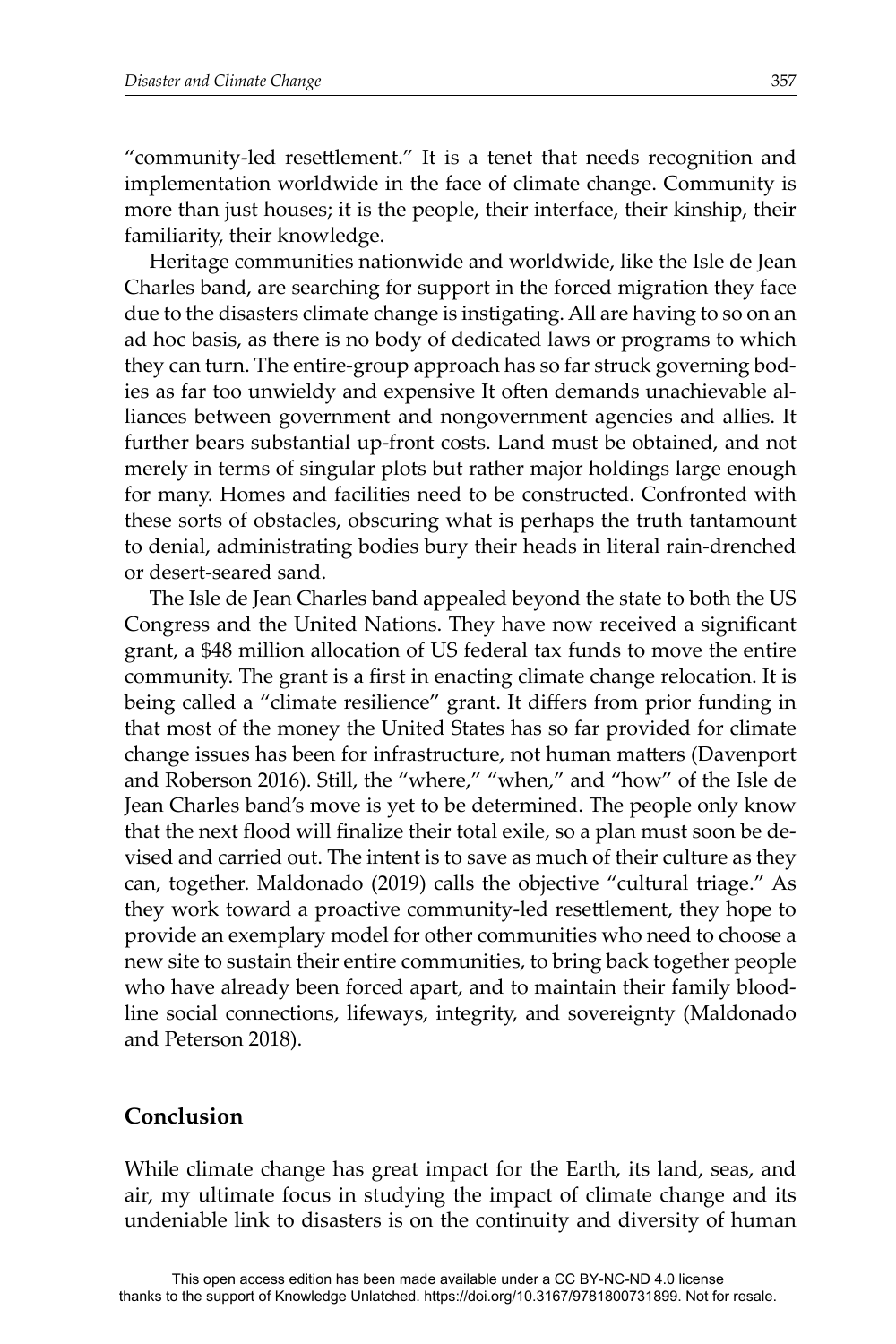existence and the ability of people to thrive, if not their original their habitats, then in ones in which they can continue holistically as a group with their culture and lifeways.

By and large, climate scientists have focused on the globe's various ecological zones and what is happening to soil, vegetation, water systems, and weather systems. In fact, it is not just one culture that is truly at issue in the matter of climate change and its consequent calamities, it is all of them. To date, while the focus has been largely on the most vulnerable populations, the disenfranchised, poor, and marginal, as the upscale Boulder example shows, the impact of the devastating union of climate and catastrophe is on all people everywhere. The capacity to surmount disasters or adapt to them, to contend with fluctuating or grievous circumstance and prevail, amounts to peril for everyone. Indeed, numerous experts see the matter of whether human lifeways can alter in relation to critical climate phenomena as indicating whether the species retains enough flexibility to adjust and keep thriving or by inattention and not changing, "dig its own grave."

The matter of global warming and its impact on accelerating disasters unquestionably set a critical stage, bringing out existential concerns, action, and arenas of discourse within a society, local and beyond. The hope, as Bergman (2020) points out, is that the intermesh of the two becomes a great motivator of social action, for social action motivates change. People do not sink into inertia when faced with calamitous situations, they react. They throw into stark light not just inequalities but conflicts and struggles over power and over cultural differences within the entire human realm—in a nutshell, the whole spectrum of social matters as well as physical ones. They raise questions of a metaphysical nature as well. All in all, climate-caused disasters present extraordinary examples of the fluid quality of culture, the invention and reinvention of cultural goods, and the areas of harmony, disjuncture, inconsistency, and coherence (Hoffman 2016, 2002). Furthering the matter, we live today in an era of expanding globalization; progressive corporate, state, and international hegemony; the exploitation of resources; and the continuation of global warming, which causes the loss of land and water, resettlement of groups, and demographic and behavioral shifts that force humans to occupy less safe habitats and embrace more perilous technology (Hoffman 2016, 2002)

Stopping and correcting climate change is certainly needed, but along with it, in order to prevent attendant disasters, the other great necessity is to reduce risk everywhere, that is, to end vulnerability. There are numerous ways to expedite human adaptation to the Earth's changing circumstances, to increase capacity, augment flexibility, and heighten safety, including of people's subsistence, social structure, cosmology, cultural sustainability, and potential resettlement as many of the preceding chap-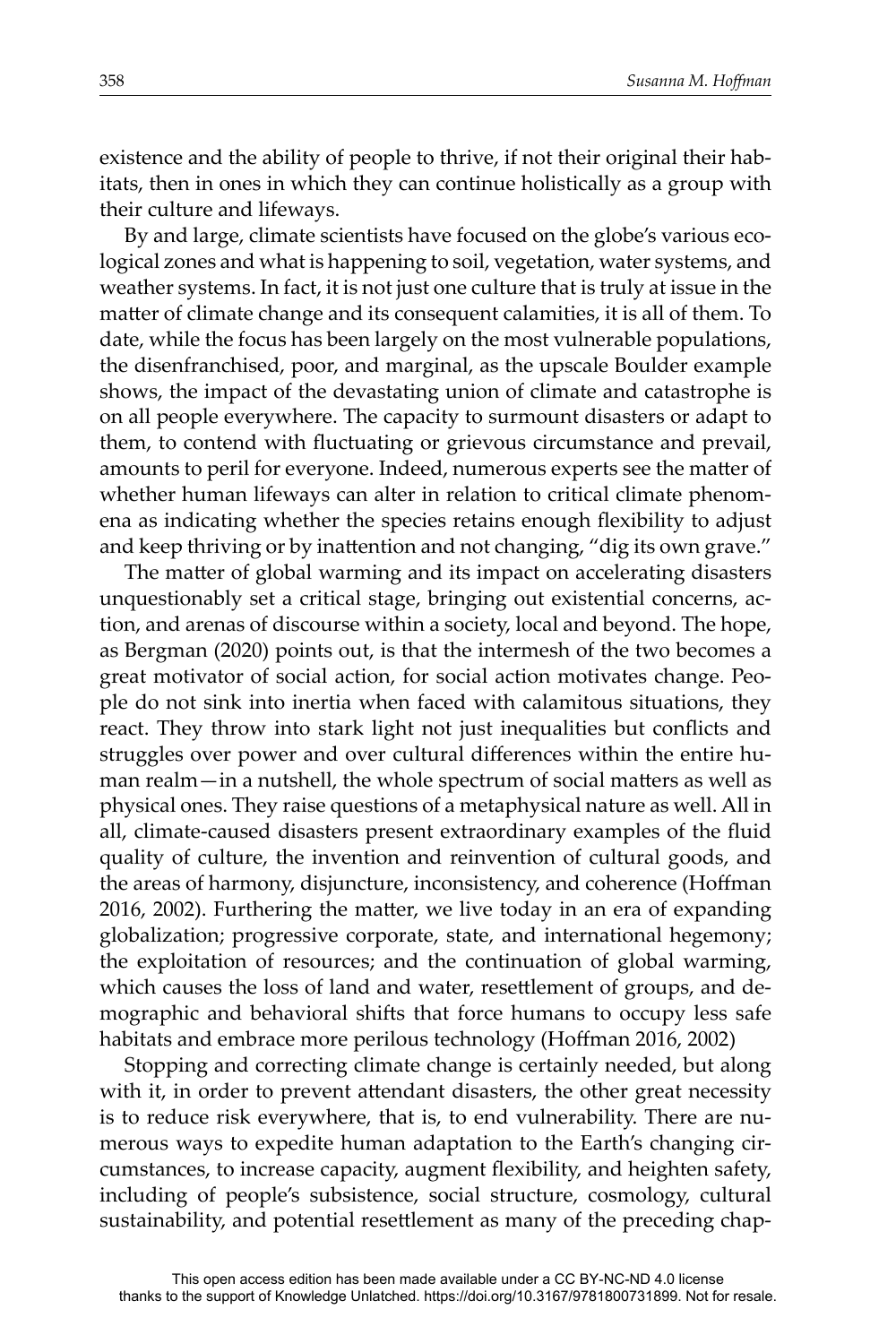ters in this volume show. There are ways to advance agency and placebased programs. We cannot change some of the kinds of disasters, but those caused or enhanced by climate change, we can deter. I further posit that the anthropology perspective and approach can help to integrate the human and natural systems. Stopping the global processes that are creating increased vulnerability is like, according to Zygmunt Bauman, trying to prevent weather change itself (2000: 33), but there are ways around the weather. Barnes et al. (2013) emphasize the increasingly critical role of anthropological contributions to discussions on climate change by including not only physical descriptions of the phenomena occurring but also bringing in questions of different cultural groups' receptivity to climate policies, that is, the whole conundrum of what the effects might be on lives and the viability of lifeways. In agreement, Button (2010: 248) contends that we must change the public discourse on what is acceptable to say about disaster, a discourse that so far usually tries to maintain an emphasis on scientific and technical aspects while avoiding other realms, such as values, ethics, policy, and politics of laypeople. That goes for climate change as well. Along this line, Crate (2011) agues for a climate ethnography that is multi-sited, collective, and inclusive of all those concerned in order to trace global processes locally and track how they are being articulated via local knowledge systems. Only such an ethnography will elucidate the convergences and conflicts between the global-to-local conversations and understandings about climate change. Cox and Cox (2016: 324) argue for a correction of the neoliberal and developmental policies, which they call the disciples of creative destruction, that impel both climate change and disaster.

David McDermott Hughes, in his article on climate change in *American Anthropologist* (2013), uses the term "innocence." He means it to refer to ignorance of geography and what climate change is bringing, but he also gives a nod to its meaning in morality. He talks of activists and social justice. Considering the clear and ever-present link of climate change to disasters, present and looming, often appallingly severe, I also see the issue as close to something akin to the criminal charge of "reckless endangerment." It leads not just to damage but also to death. Treating nature as a market or a plaything without understanding the real "nature" of nature; remaining ignorant of geography, weather, and past events; and being guileless about climate change are actions that make for an innocence the world cannot afford.

**Susanna M. Hoffman** is an internationally recognized expert on disaster. She is the author, coauthor, and editor of twelve books, including *The Angry Earth: Disasters in Anthropology Perspective* (first edition, 1999), *The*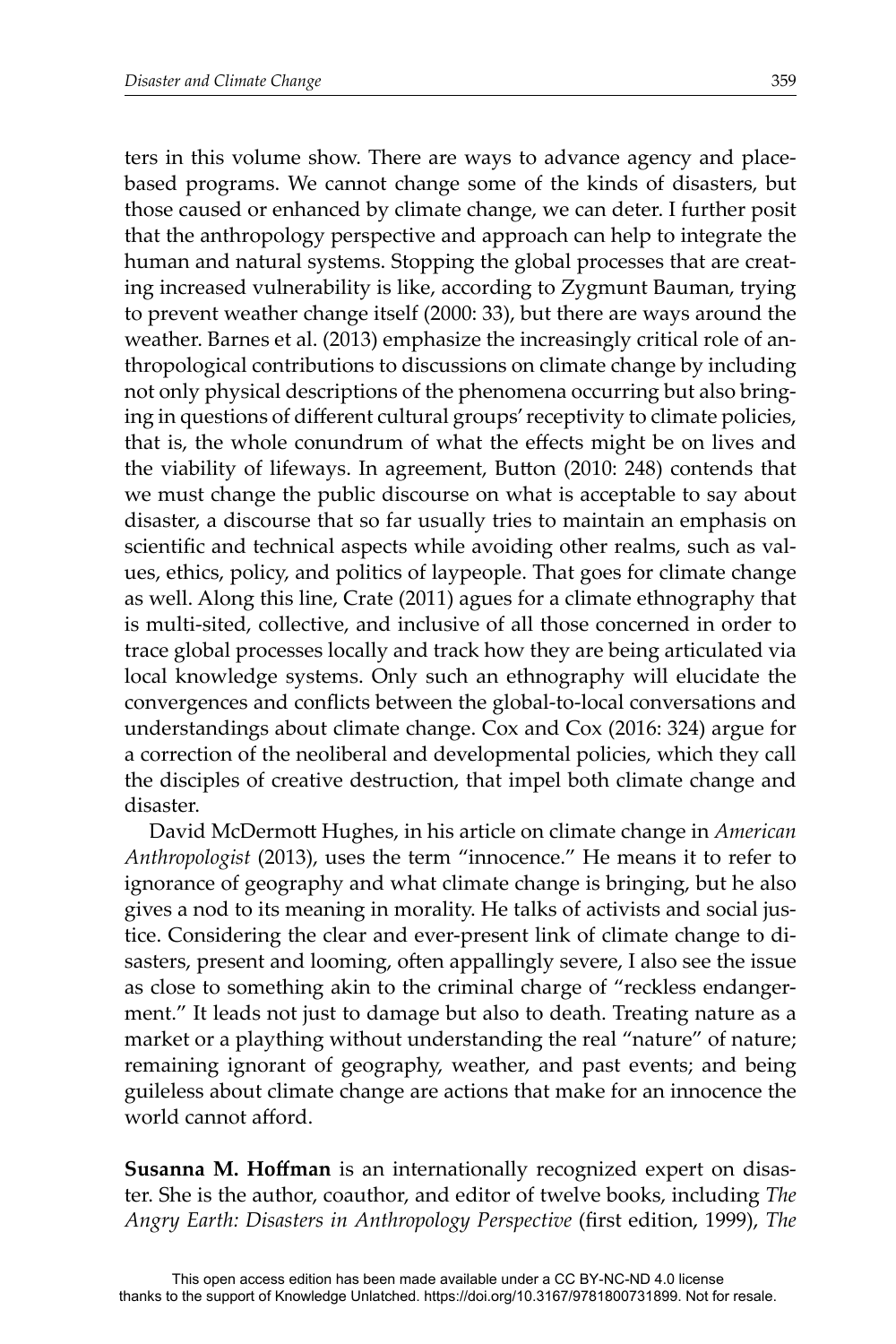*Angry Earth* (second edition, 2020), *Catastrophe and Culture: The Anthropology of Disaster* (2002), and *Disaster upon Disaster: Exploring the Gap Between Knowledge, Policy, and Practice* (2020); two ethnographic films, including *Kypseli: Women and Men Apart: A Divided Reality* (1976); and more than forty articles and chapters. She initiated the Risk and Disaster Thematic Interest Group for the Society for Applied Anthropology and is the founder and chair of the Risk and Disaster Commission for the International Union of Anthropology and Ethnographic Sciences. She was the first recipient of the Fulbright Foundation's Aegean Initiative dealing with the Greek and Turkish earthquakes and helped write the UN Statement on Women and Disasters. She is a frequent national and international speaker and also serves on the Task Force on World Food Problems.

#### **References**

Bauman, Zygmunt. 2000*. Liquid Modernity*. Cambridge: Polity Press.

- Barnes, Jessica, M. Dove, M. Lahsen, A Matheews, P. McElwee, R. McIntosh, F. Moor, J. O'Reilly, B. Orlove, R. Puri, H. Weiss, and K. Yager, 2013. "Contributions of Anthropology to the Study of Climate Change." *Nature Climate Change* 3(6): 541–44.
- Bergman, Ann. 2020. "The Time Matter Matters: Disasters as a (Potential) Vehicle for Social Change." In *Disaster upon Disaster: Exploring the Gap between Knowledge, Policy, and Practice,* edited by S. Hoffman and R. Barrios. 313–31. New York: Berghahn Books.
- *Boulder Daily Camera*. 2013. 9, 10, 11, 12, and 21 September.

Burton, Brian. 2012. "Climate Change and the Effects on Commercial Buildings, Building Science Forum©: Potential Impact of Climate Change on Building Envelopes." *Monster Commercial Real Estate*, 1 February.

Button, Gregory. 2010. *Disaster Culture*. Walnut Creek, CA: Left Coast Press.

- Casey, Michael, and P. Whittle. 2017. "Spread by Trade and Climate, Bugs Butcher America's Forests." Associated Press, 4 January.
- Cox, Stan, and P. Cox, 2016. *How the World Breaks: Life in Catastrophe's Path, from the Caribbean to Siberia*. New York*:* The New Press.
- Crate, Susan, 2011. "Climate and Culture: Anthropology in the Era of Contemporary Climate Change." *Ethnography* 14(1): 145–94.
- Davenport, Coral, and C. Robertson. 2016. "Resettling the First American 'Climate Refugees.'" *New York Times*, 2 May.15
- EM-DAT (International Disaster Database). 2016. Retrieved 15 February 2021 from https://www.emdat.be/index.php?
- Eriksen, Thomas. 2016. *Overheating: An Anthropology of Accelerated Change*. London: Pluto Press.

Fiske, Shirley, S. Crate, C. Crumley, K. Galvin, H. Lazrus, G. Luber, L. Lucero, A. Oliver-Smith, B. Orlove, S. Strauss, R, Wilk. 2014. *Changing the Atmosphere: Anthropology*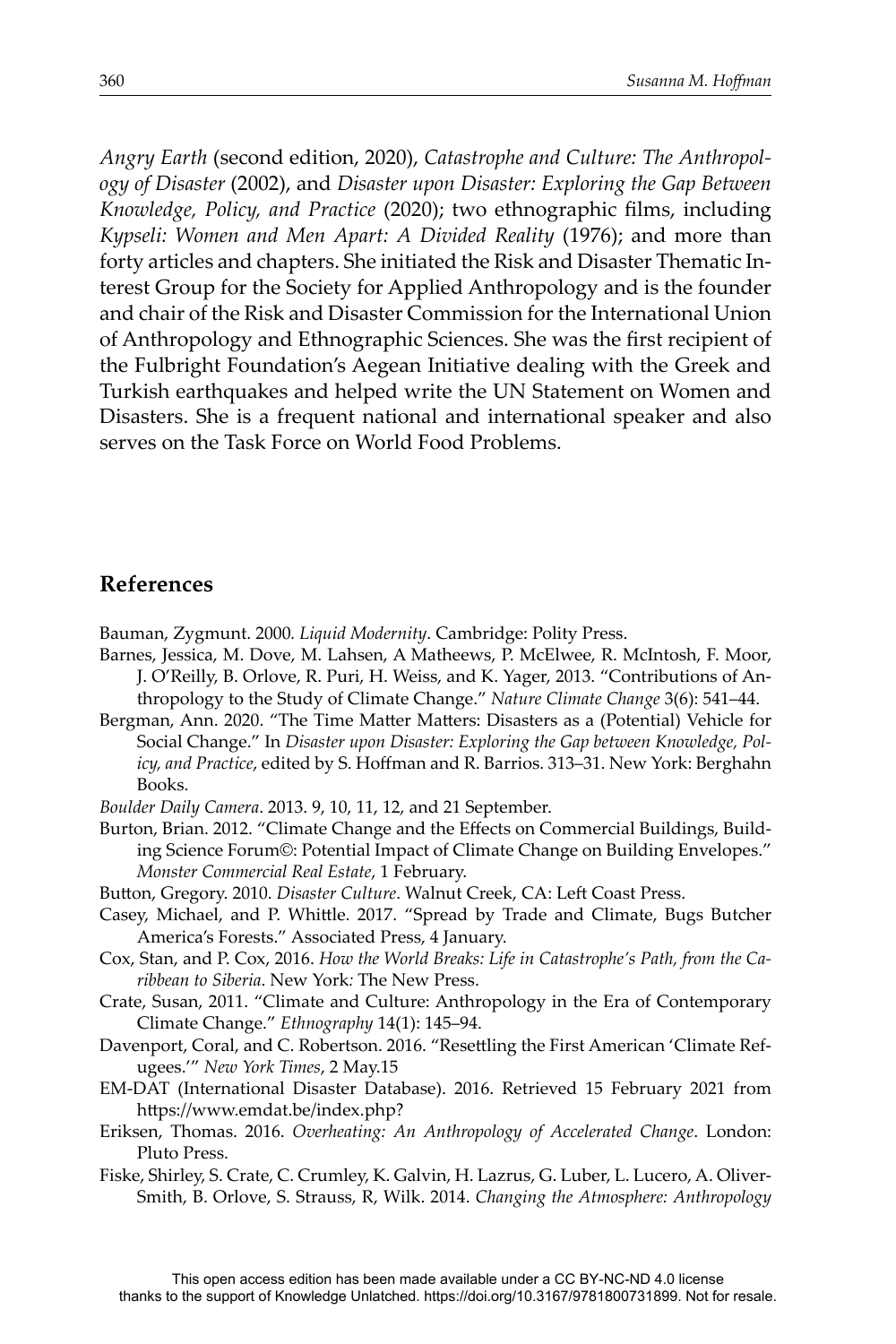*and Climate Change; Final Report of the American Anthropology Association Global Climate Change Task Force*. Arlington, VA: American Anthropology Association.

- Fiske, Shirley, and E. Marino. 2020. "Slow Onset Disasters: Climate Change and the Gaps between Knowledge, Policy, and Practice." In *Disaster upon Disaster: Explor*ing the Gap between Knowledge, Policy, and Practice, edited by S. Hoffman and R. Barrios, 139–171. New York: Berghahn Books.
- Grigoryan, Armen. 2015. "Technological Hazards: From Risk Reduction to Recovery." *Our Prospective*, United Nations Development Program, 11 and 12 February.
- Hoffman, Susanna. 1999. "After Atlas Shrugs: Cultural Change or Persistence after a Disaster." In *The Angry Earth: Disaster in Anthropological Perspective*, edited by Anthony Oliver-Smith and Susanna M. Hoffman, 302-26. New York: Routledge.
	- ———. 2014. "Culture: The Crucial Factor in Hazard, Risk and Disaster Recovery; The Anthropological Perspective." In *Hazards, Risks, and Disaster in Society: A Cross-Disciplinary Overview*, edited by A. Collins et al., 289–304. Amsterdam: Elsevier.
	- —, 2016. "The Question of Cultural Continuity and Change after Disaster: Further Thoughts." In "Continuity and Change in the Applied Anthropology of Risk and Disaster," edited by A. J. Faas. Special Issue, *Annals of Anthropological Practice* 40(1): 39–51.
	- ———. 2017. "Disasters and Their Impact: A Fundamental Feature of Environment." In *Routledge Handbook of Environmental Anthropology*, edited by Hele Kopnina and Eleanor Shoreman-Quimet, 193–205. New York: Routledge.
- Hoff man, Susanna, and A. Oliver-Smith. 2002. *Catastrophe and Culture*. Santa Fe: School of American Research.
- Hughes, David McDermott. 2013. "Climate Change and the Victim Slot: From Oil to Innocence." *American Anthropologist* 115(4): 570–81.
- Jessee, Nathan. 2016. "Encroaching Gulfs: Memory, Visibility, and Solidarity in Response to Louisiana's Coastal Hazards." Talk delivered at the American Anthropology association Meeting, Minneapolis, MN, 16 November.
- Lafferty, Kevin. 2009. "The Ecology of Climate Change and Infectious Diseases." *Ecology* 90(4): 888–900.
- Laska, Shirley, G. Wooddell, R. Hagelman, R. Grambling. 2005. "At Risk: The Human Community and Infrastructure Resources of Coastal Louisiana." *Journal of Coastal Restoration* 44: 90–111.
- Maldonado, Julie. 2014a. "A Multiple Knowledge Approach for Adaptation to Environmental Change: Lessons Learned from Coastal Louisiana's Tribal Communities." *Journal of Political Ecology* 21: 61–82.
	- ———. 2014b. "Everyday Practices and Symbolic Forms of Resistance: Adapting to Environmental Change in Coastal Louisiana." In *Hazards, Risks, and Disaster in Society: A Cross-Disciplinary Overview*, edited by A. Collins et al., 201–316. Amsterdam: Elsevier.
		- ———. 2019. *Seeing Justice in an Energy Sacrifi ce Zone: Standing on Vanishing Land in Coastal Louisiana*. New York: Routledge.
- Maldonado, Julie, A. Naquin, T. Dardar, S. Parfait-Dardar, and B. Bagwell. 2015. "Above the Rising Tide: Coastal Louisiana's Tribal Communities Apply Local Strategies and Knowledge to Adapt to Rapid Environmental Change." In *Disaster's Impact on Livelihood and Cultural Survival: Losses, Opportunities, and Mitigation*, edited by M. Companion, 239–53. Boca Raton, FL: CRC Press.
- Maldonado, Julie, and K. Peterson. 2018. "A Community-Based Model for Resettlement: Lessons from Coastal Louisiana." *The Routledge Handbook of Environmental*